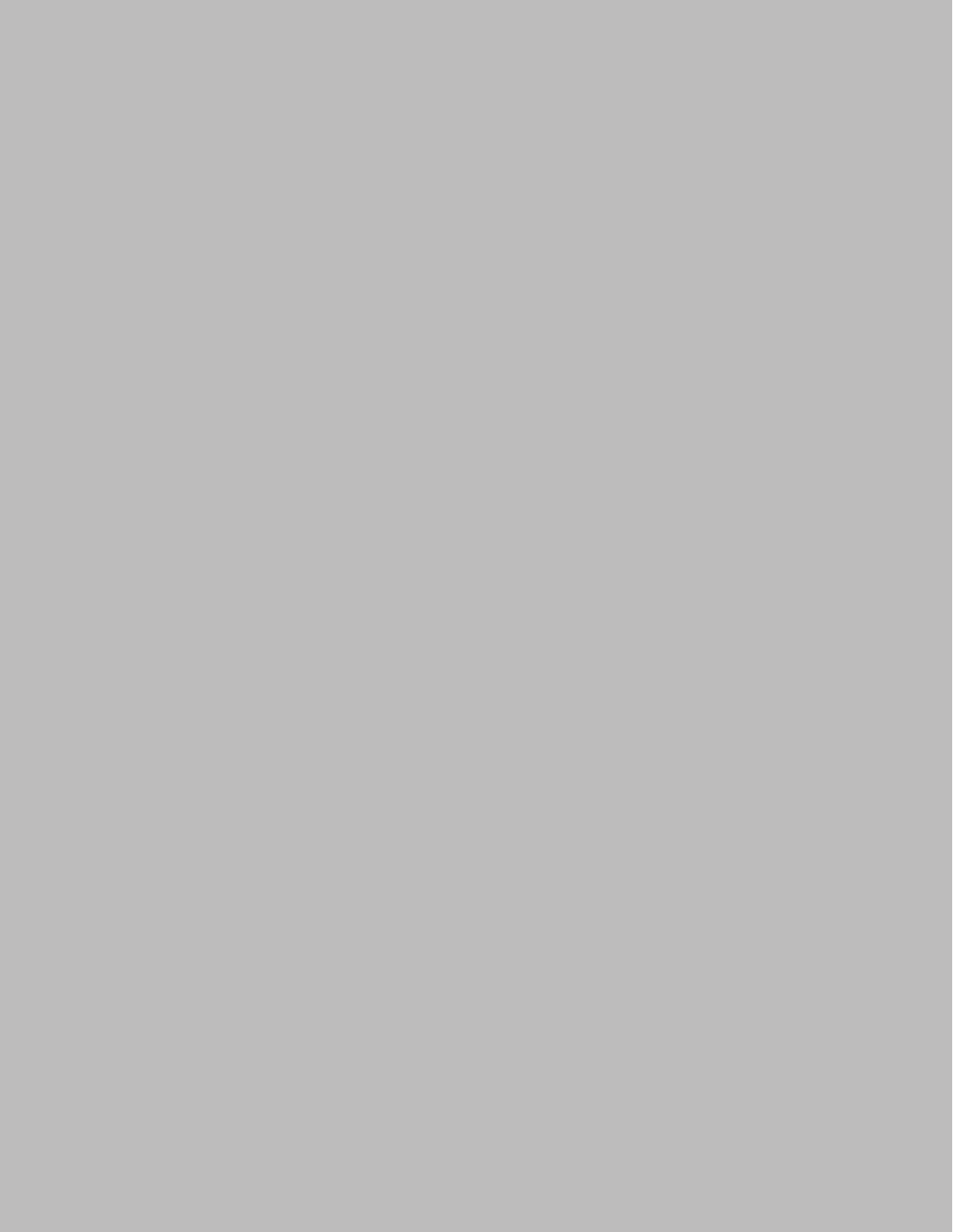# **The Medicare Advantage program**

#### **Chapter summary**

The Medicare Advantage (MA) program provides Medicare beneficiaries with an alternative to the fee-for-service (FFS) Medicare program. It enables them to choose a private plan to provide their health care. Those private plans can use alternative delivery systems and care management techniques, and—if paid appropriately—they have the incentive to innovate. The Commission supports private plans in the Medicare program but has concerns about the current MA payment system.

In our analyses of data on enrollment, availability, payments, benefits, and quality, we find:

• About 22 percent of Medicare beneficiaries were enrolled in MA plans in 2008. All beneficiaries have access to an MA plan in 2009, with an average of 34 plans available in each county. In 2009, 88 percent of Medicare beneficiaries have an HMO or local preferred provider organization plan in their county, and all beneficiaries have a private fee-for-service (PFFS) plan available.

#### **In this chapter**

- Current status of the MA program
- High benchmarks increase payments and distort incentives
- **Conclusion**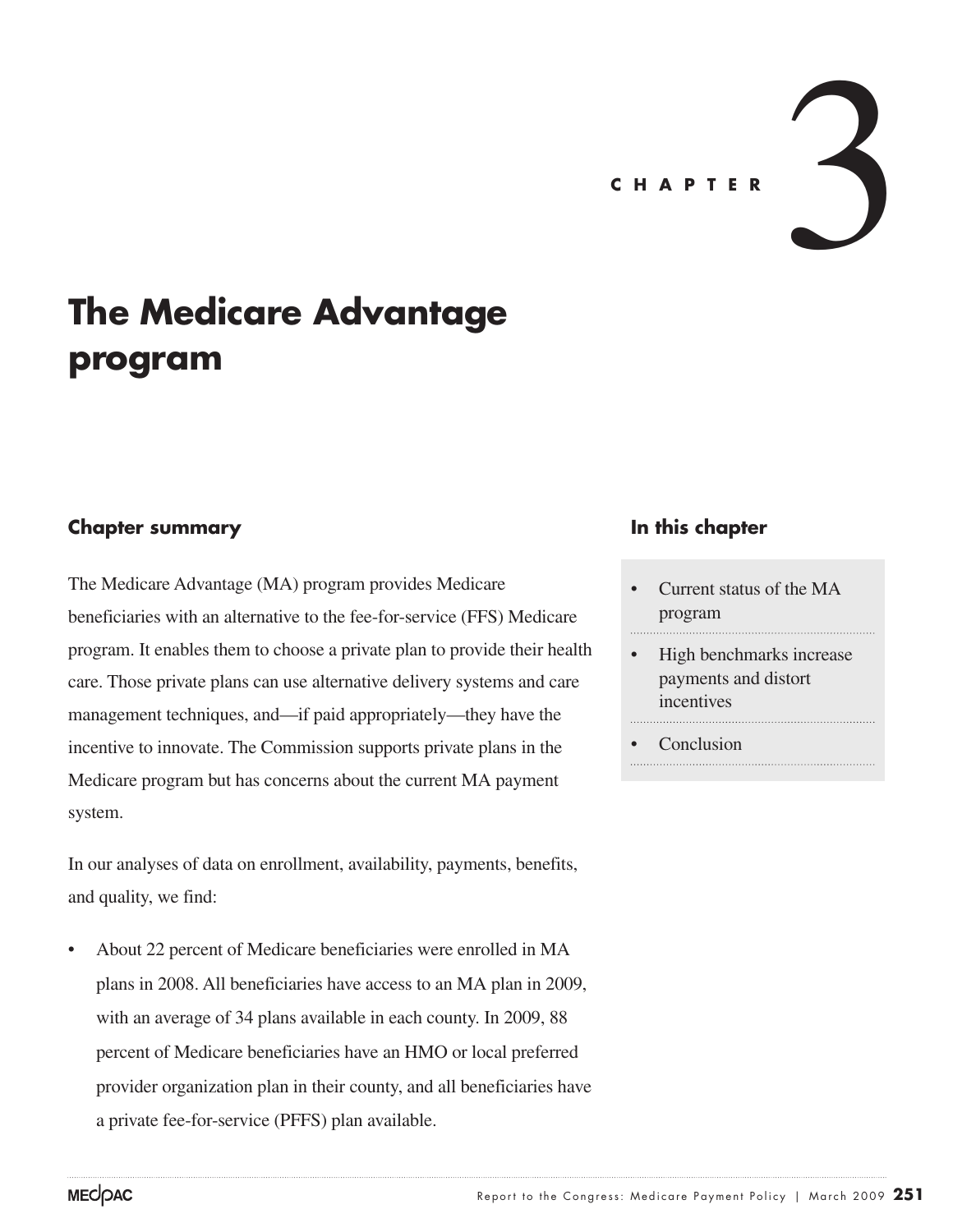- In 2009, payments to MA plans continue to exceed what Medicare would spend for similar beneficiaries in FFS. MA payments per enrollee are projected to be 114 percent of comparable FFS spending for 2009, compared with 113 percent in 2008. This added cost contributes to the worsening long-range financial sustainability of the Medicare program.
- In aggregate, the MA program continues to be more costly than the traditional program. Plan bids for the traditional Medicare benefit package are 102 percent of FFS in 2009, compared with 101 percent of FFS in 2008. As an exception, HMOs continue to bid below FFS, bidding 98 percent of FFS in 2009.
- MA plans provide enhanced benefits to enrollees, but, except for HMOs (which finance a portion of those benefits through bids below FFS), the enhanced benefits are financed entirely by the Medicare program and by beneficiaries—and at a high cost. For example, each dollar's worth of enhanced benefits in PFFS plans costs the Medicare program more than \$3.00.
- Quality is not uniform among MA plans or plan types. High-quality plans tend to be established HMOs; plans that are new in the MA program have lower performance on many measures.

We are concerned that the average MA bid for Medicare Part A and Part B services is above average FFS spending and increasing. Thus, in aggregate, enhanced benefits are funded by the taxpayers and all beneficiaries (whether they belong to MA plans or not), rather than being funded through savings achieved as a result of plan cost efficiencies. In addition, a portion of the value of the enhanced benefits consists of funds used for plan administration and profits and not direct health care services for beneficiaries. Paying a plan more than the cost for delivering the same services under the FFS system is not an efficient use of Medicare funds, particularly in the absence of evidence that such extra payments result in better quality compared to FFS.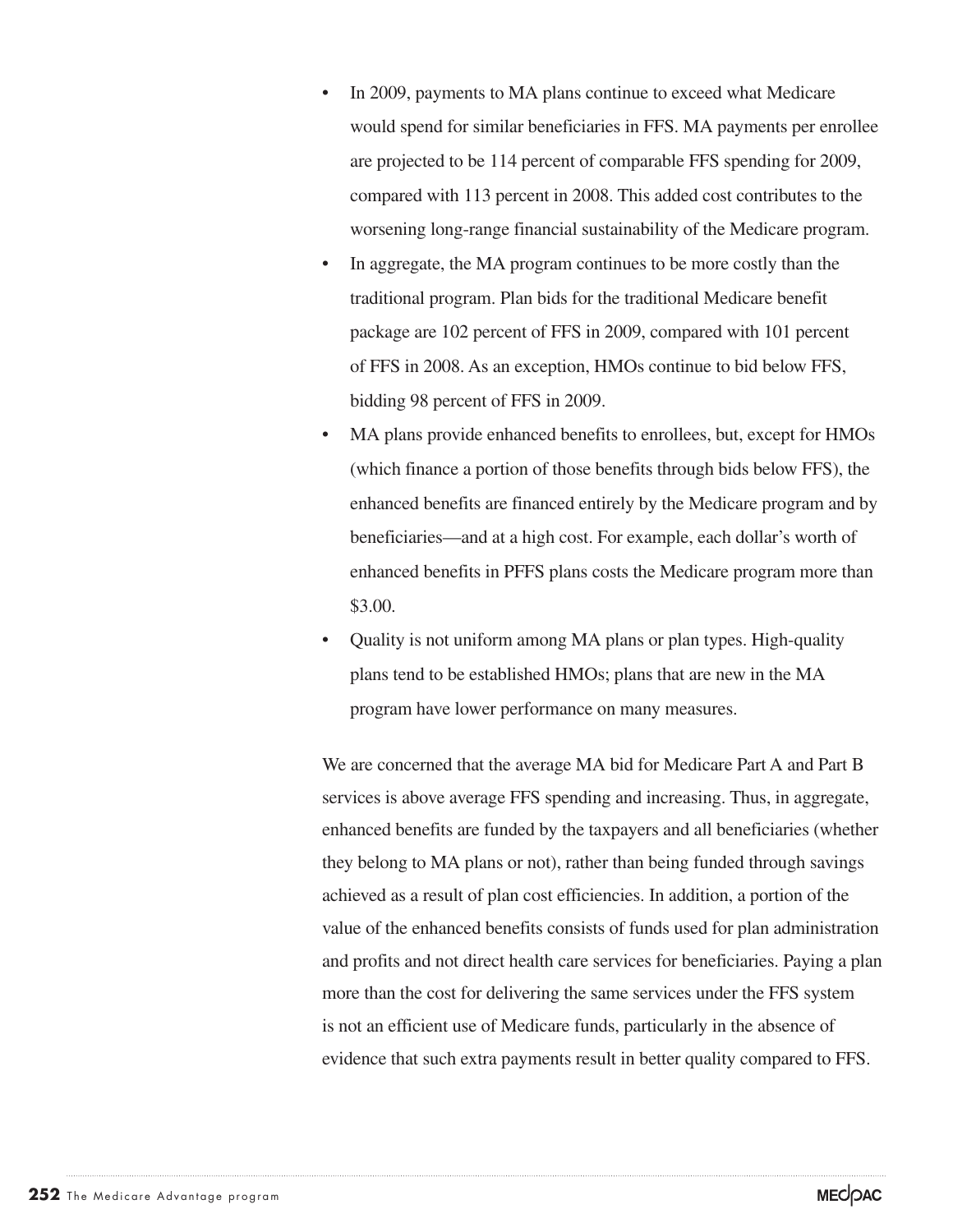To be clear, even though we are using the FFS Medicare spending level as a measure of parity for the MA program, it should not be taken as a conclusion that the Commission believes FFS Medicare is an efficient delivery system in most markets. In fact, much of our work is devoted to identifying inefficiencies in FFS Medicare and suggesting improvements to the program.

Current MA payment rates allow plans to be less cost efficient than they would be if they faced the financial pressure of payments closer to Medicare FFS levels. As the Commission has stated in the past, organizations are more likely to be efficient when they face financial pressure. The Medicare program needs to exert consistent financial pressure on both the FFS and MA programs, coupled with meaningful quality measurement and pay-for-performance programs, to maximize value for each dollar it spends. The Commission has made recommendations in previous years to further these aims in the MA program, and those recommendations are reiterated in this chapter. ■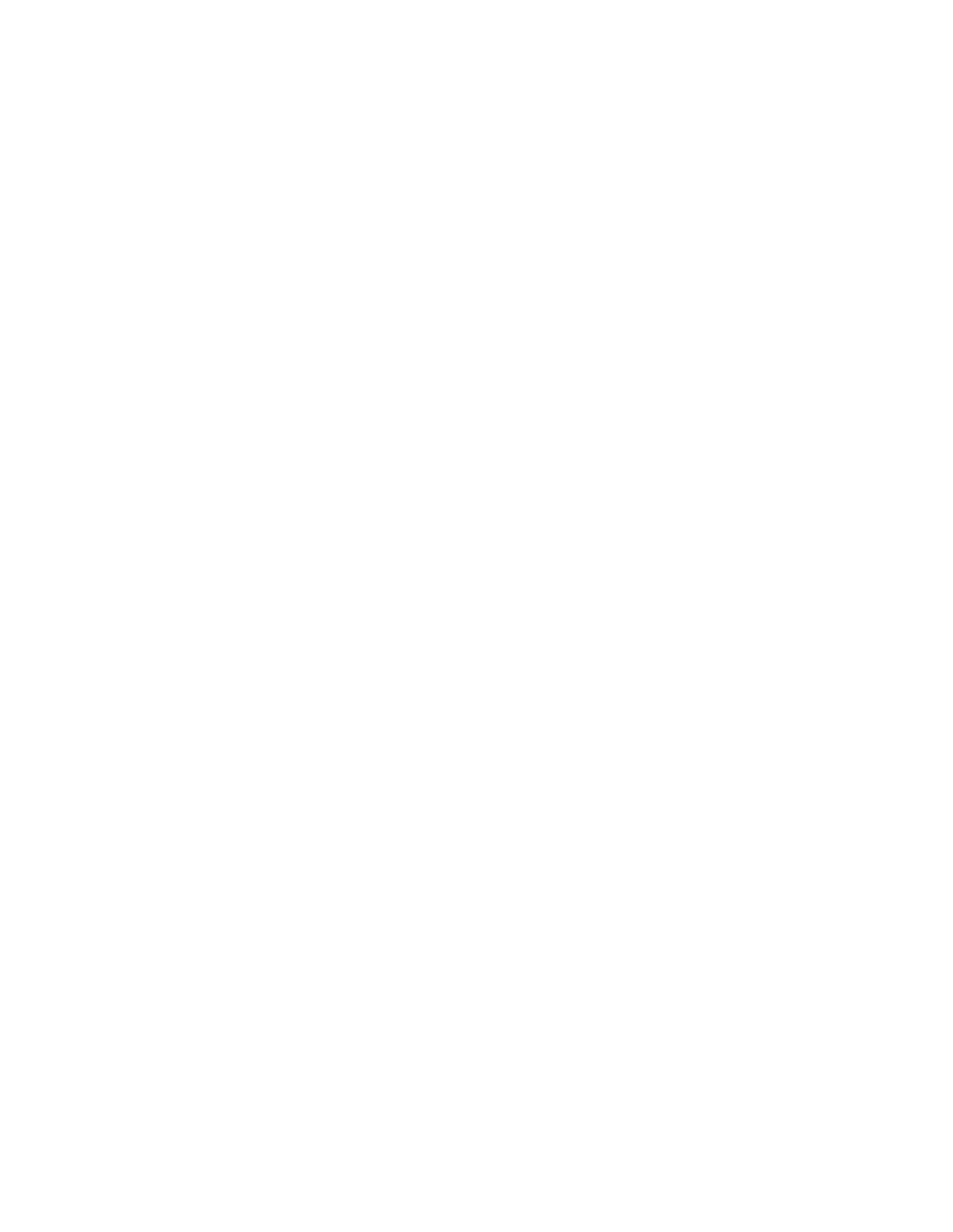The Medicare Advantage (MA) program allows Medicare beneficiaries to receive benefits from private plans rather than from the traditional fee-for-service (FFS) program. The Commission supports private plans in the Medicare program, as they enable beneficiaries to choose between the FFS Medicare program and the alternative delivery systems that private plans can provide. Private plans have greater ability to innovate and to use care management techniques and, if paid appropriately, would have the incentive to do so.

However, the Commission also supports financial neutrality between FFS and the MA program. Financial neutrality means that the Medicare program should pay the same amount for a defined set of services regardless of which Medicare option a beneficiary chooses. Currently, Medicare spends more under the MA program for similar beneficiaries than it does under FFS. This higher spending results in increased government outlays and beneficiary Part B premiums (including for those who are in traditional Medicare FFS) at a time when Medicare and its beneficiaries are under increasing financial stress. To encourage efficiency and innovation, MA plans need to be put under financial pressure, just as the Commission advocates for providers in the traditional FFS program.

## **Current status of the MA program**

By some measures, the MA program appears to be successful, but excessive payment rates preclude the program from achieving desired efficiencies. MA plans are widely available to beneficiaries, plans provide enhanced benefits for their members, and MA enrollment continues to grow. However, taxpayers and beneficiaries in traditional FFS subsidize these benefits, often at a high cost.

Our analysis of the MA program uses the most recent data available and reports it by plan type. The plan types are:

- *HMOs and local preferred provider organizations (PPOs)*. These plans have provider networks and can use tools such as selective contracting and utilization management to coordinate and manage care. These plans can choose to serve individual counties and can vary their premiums and benefits across counties.
- *Regional PPOs.* Regional PPOs are required to serve and offer a uniform benefit package and premium across designated regions made up of one or more states. They are the only plan type required to have

limits, or caps, on out-of-pocket expenditures. Regional PPOs have less extensive network requirements than local PPOs.

- *Private FFS (PFFS) plans (and plans tied to medical savings accounts (MSAs)).* These plans typically do not have provider networks. They use Medicare FFS payment rates, have fewer quality reporting requirements, and have less ability to coordinate care than other types of plans.
- *Coordinated care plans (CCPs).* CCP is a larger grouping, which includes all HMOs, local PPOs, and regional PPOs.

Two additional plan classifications cut across plan types. First are special needs plans (SNPs), which offer benefits packages tailored to specific populations (i.e., beneficiaries who are dually eligible for Medicare and Medicaid, are institutionalized, or have a chronic condition). SNPs must be CCPs. Second are employer group plans, which are available only to Medicare beneficiaries who are members of employer or union groups that contract with those plans. Employer group plans may be any plan type. Both SNPs and employer group plans are included in our plan data, with the exception of availability figures, as these plans are not available to all beneficiaries.

## **Plan enrollment grew in 2008**

From November 2007 to November 2008, enrollment in MA plans grew by 16 percent, or 1.4 million enrollees (Table 3-1, p. 256). About 9.9 million Medicare beneficiaries, or 22 percent, are now enrolled in MA plans.

Enrollment patterns differ in urban and rural areas. The share of MA enrollment among urban Medicare beneficiaries (about 25 percent) continues to be greater than MA enrollment among Medicare beneficiaries residing in rural counties (about 13 percent), even though plan enrollment grew at a faster rate in rural areas (about 30 percent) than in urban areas (about 15 percent) between  $2007$  and  $2008<sup>1</sup>$  As of last year, 54 percent of rural plan enrollees were in PFFS plans (not shown in Table 3-1), compared with about 17 percent of urban enrollees.

Enrollment growth in 2008 continues the trend since 2003 (Figure 3-1, p. 256). Enrollment has more than doubled in the last five years. Some plan types have grown more rapidly than others. Since 2005, PFFS has grown 11-fold and CCPs have grown by 50 percent. This rapid PFFS growth has occurred at the same time this type of plan experienced a high rate of disenrollment. The Government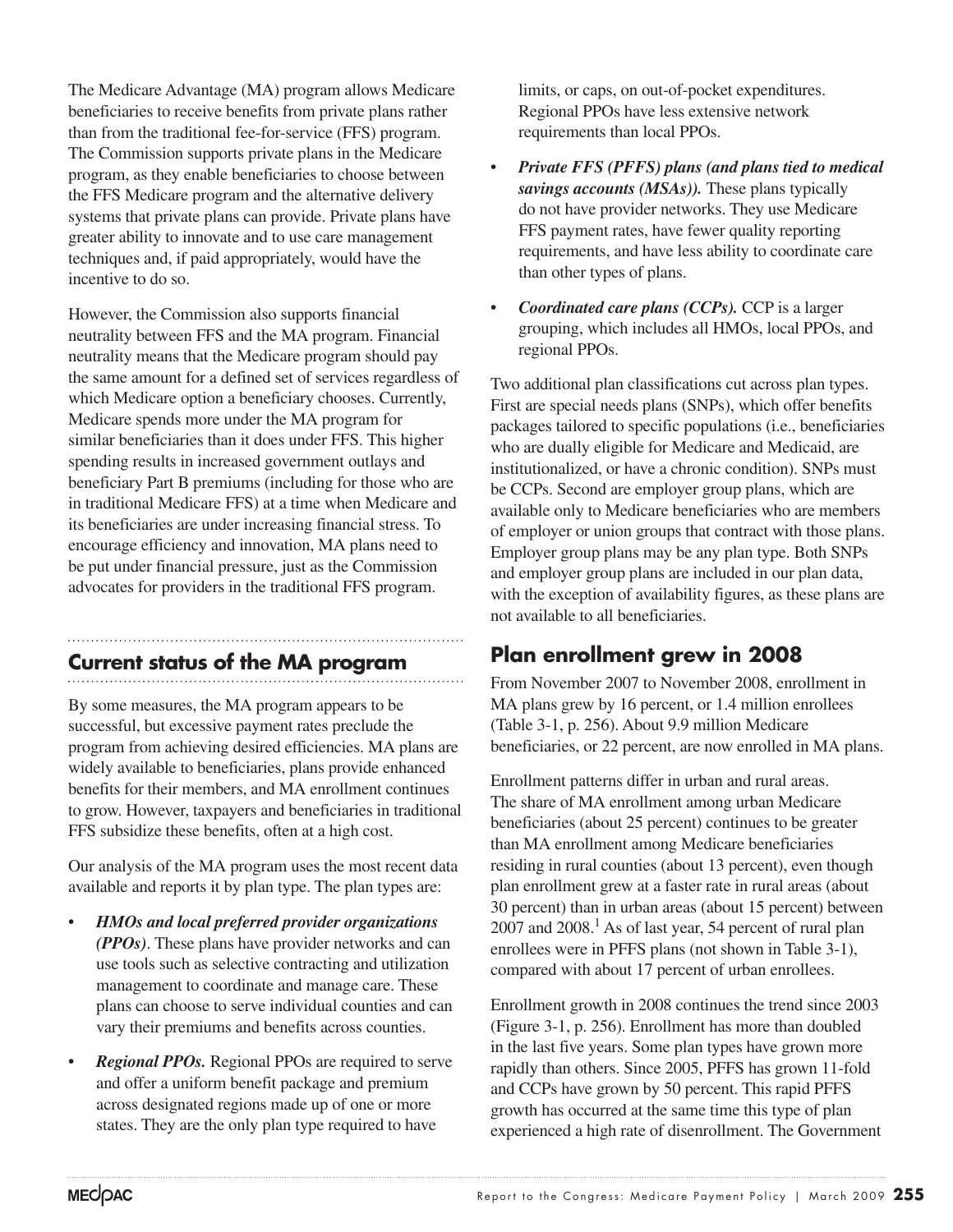#### **3–1 Medicare Advantage enrollment grew rapidly in 2008**

| <b>Percent</b><br>change<br>16%<br>15<br>30 | as a share of<br>total Medicare<br>22%<br>25 |
|---------------------------------------------|----------------------------------------------|
|                                             |                                              |
|                                             |                                              |
|                                             |                                              |
|                                             | 13                                           |
|                                             |                                              |
| 12                                          | 17                                           |
| 7                                           | 15                                           |
| 53                                          | 2                                            |
| 37                                          |                                              |
| 35                                          | 5                                            |
|                                             |                                              |
|                                             |                                              |
| 21                                          | 3                                            |
| 30                                          | 4                                            |
|                                             |                                              |

Note: MA (Medicare Advantage), CCP (coordinated care plan), PPO (preferred provider organization), PFFS (private fee-for-service), SNPs (special needs plans). CCP includes HMO, local PPO, and regional PPO. Totals may not sum due to rounding.

\* SNPs and employer group plans have restricted availability and their enrollment is included in the statistics by plan type and location. They are presented separately to provide a more complete picture of the MA program.

Source: MedPAC analysis of CMS enrollment files.

**F i g ure FIGURE**



Accountability Office (GAO) found that in 2007 the disenrollment rate for PFFS plans was 21 percent. This rate was much higher than for other types of plans, which averaged 9 percent (GAO 2008a). Examining this disparity in disenrollment rates may be a fruitful area for future analysis.

HMOs continue to enroll the most beneficiaries of all plan types, with 15 percent of all Medicare beneficiaries now in HMOs. All plan types (HMO, PPO, and PFFS) had enrollment growth in 2008. In 2008, PFFS had about 2.3 million enrollees, an increase of 35 percent since 2007. CCP enrollment grew 12 percent, or by about 800,000 enrollees since 2007. SNP enrollment and employer group enrollment have also continued to grow rapidly.

#### **Plan availability remains high for 2009**

Access to MA plans remains high in 2009, giving Medicare beneficiaries access to a large number of plans. While all beneficiaries have had access to some type of MA plan since 2006, local CCP plans are more widely available in 2009 than in previous years (Table 3-2). In 2009, 88 percent of Medicare beneficiaries have an HMO or local PPO plan operating in their county of residence,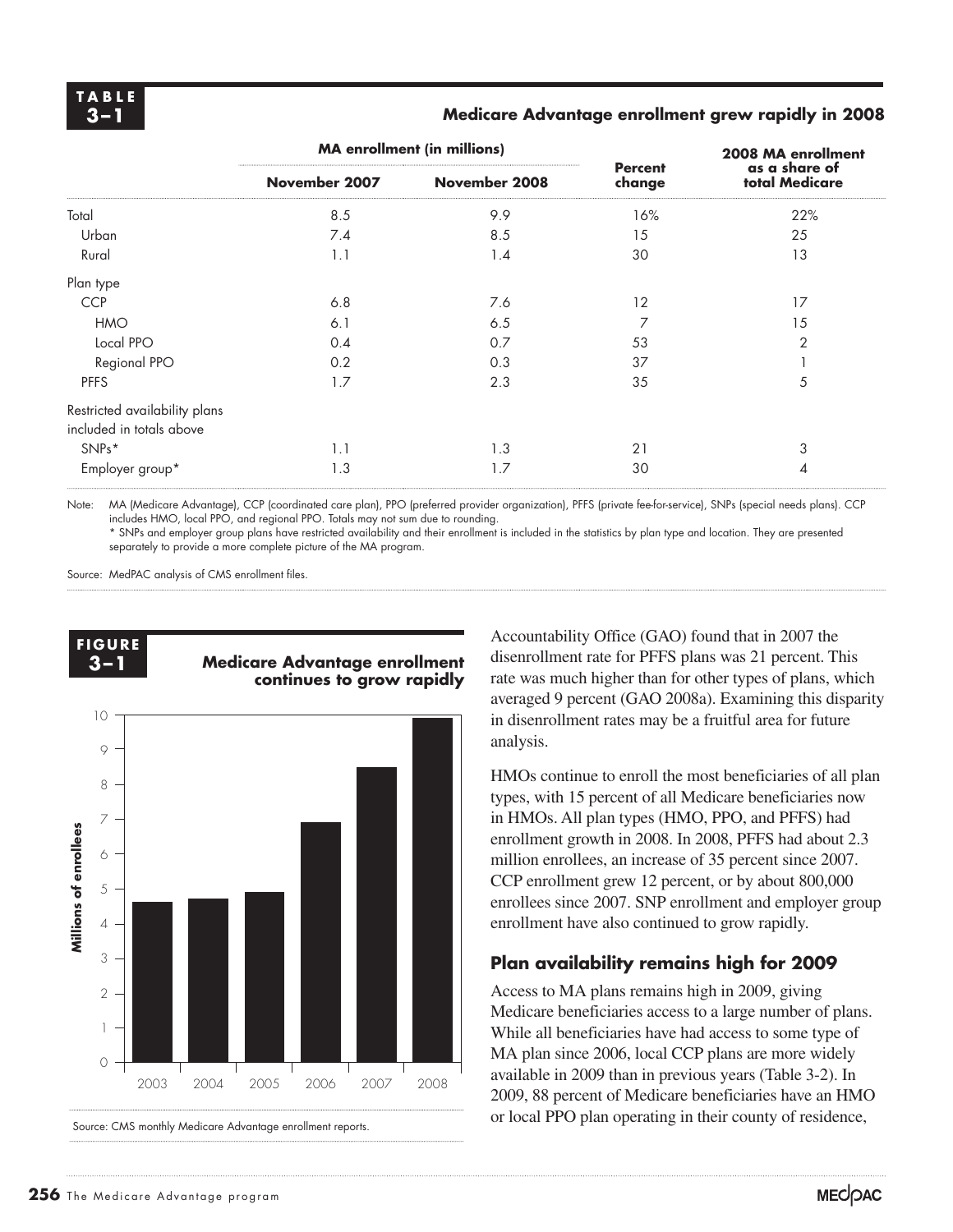#### **3–2 Access to Medicare Advantage plans remains high**

**Percent of beneficiaries with access to plan type**

| <b>Type of plan</b>                                              | 2005     | 2006     | 2007 | 2008 | 2009 |
|------------------------------------------------------------------|----------|----------|------|------|------|
| All plan types                                                   | 84%      | 100%     | 100% | 100% | 100% |
| <b>CCP</b>                                                       |          |          |      |      |      |
| Local HMO or PPO                                                 | 67       | 80       | 82   | 85   | 88   |
| Regional PPO                                                     | N/A      | 87       | 87   | 87   | 91   |
| <b>PFFS</b>                                                      | 45       | 80       | 100  | 100  | 100  |
| <b>MSA</b>                                                       | $\Omega$ | $\Omega$ | 77   | 100  | 68   |
| Zero-premium plans with Part D                                   | N/A      | 73       | 86   | 88   | 94   |
| Average number of MA plans open to all beneficiaries in a county | 5        | 12       | 20   | 35   | 34   |
|                                                                  |          |          |      |      |      |

Note: CCP (coordinated care plan), PPO (preferred provider organization), N/A (not applicable), PFFS (private fee-for-service), MSA (medical savings account), MA (Medicare Advantage). These figures exclude special needs plans and employer-only plans. A zero-premium plan with Part D includes Part D coverage and has no premium beyond the Part B premium. Regional PPOs were created in 2006. Part D began in 2006.

Source: MedPAC analysis of MA/SNP Landscape File.

up from 85 percent in 2008 and 67 percent in 2005. Similarly, access to regional PPOs has also increased, up from 87 percent in 2008 to 91 percent in 2009. PFFS plans continue to be available to all beneficiaries.<sup>2</sup>

In 2009, high-deductible plans linked to MSAs are available to 68 percent of Medicare beneficiaries. This value represents a drop in availability, due to one plan that had been available nationwide in 2008 leaving the program. As of November 2008, about 3,000 Medicare beneficiaries were enrolled in MSA-linked plans. MSAs were available for the first time in 2007. (See MedPAC's March 2007 report for a more detailed description of MSA plans.)

In 2009, 94 percent of Medicare beneficiaries have access to at least one MA plan that includes Part D drug coverage and has no premium (beyond the Medicare Part B premium) compared with 88 percent in 2008.

On average, 34 plans are offered in each county in 2009, down slightly from the historic high of 35 plans in 2008. The slight decrease is due to fewer PFFS choices, despite an increase in CCP options. The number of plans varies significantly across counties. For example, in Miami, beneficiaries can choose from 89 plans, while a few counties have only one.

The availability of SNPs (not shown in Table 3-2) remains largely stable and varies by type of special need. In 2009, 76 percent of beneficiaries reside in areas where

SNPs serve beneficiaries dually eligible for Medicare and Medicaid, 53 percent live where SNPs serve institutionalized beneficiaries, and 72 percent live where SNPs serve beneficiaries with chronic conditions. Only the last type decreased in availability—down from 89 percent in 2008 because of the withdrawal of one plan from the MA program.

#### **Payment to plans continues to exceed Medicare FFS spending for similar beneficiaries in 2009**

Plan payment rates are determined by the MA plan "bid" (the dollar amount the plan estimates will cover the Part A and Part B benefit for a beneficiary of average health status) and the "benchmark" in that payment area (the maximum amount of Medicare payment set by law for an MA plan to provide Part A and Part B benefits). If a plan's bid is above the benchmark, then the plan's payment rate is equal to the benchmark, and enrollees have to pay an additional premium equal to the difference. If a plan bid is below the benchmark, the plan's MA payment rate is its bid plus 75 percent of the difference between the plan's bid and its benchmark. Because benchmarks are often set well above what it costs Medicare to provide benefits to similar beneficiaries in the traditional FFS program, MA payment rates usually exceed FFS spending. In a later section, we examine why benchmarks are above FFS spending and what the ramifications are for the Medicare program. (Actual plan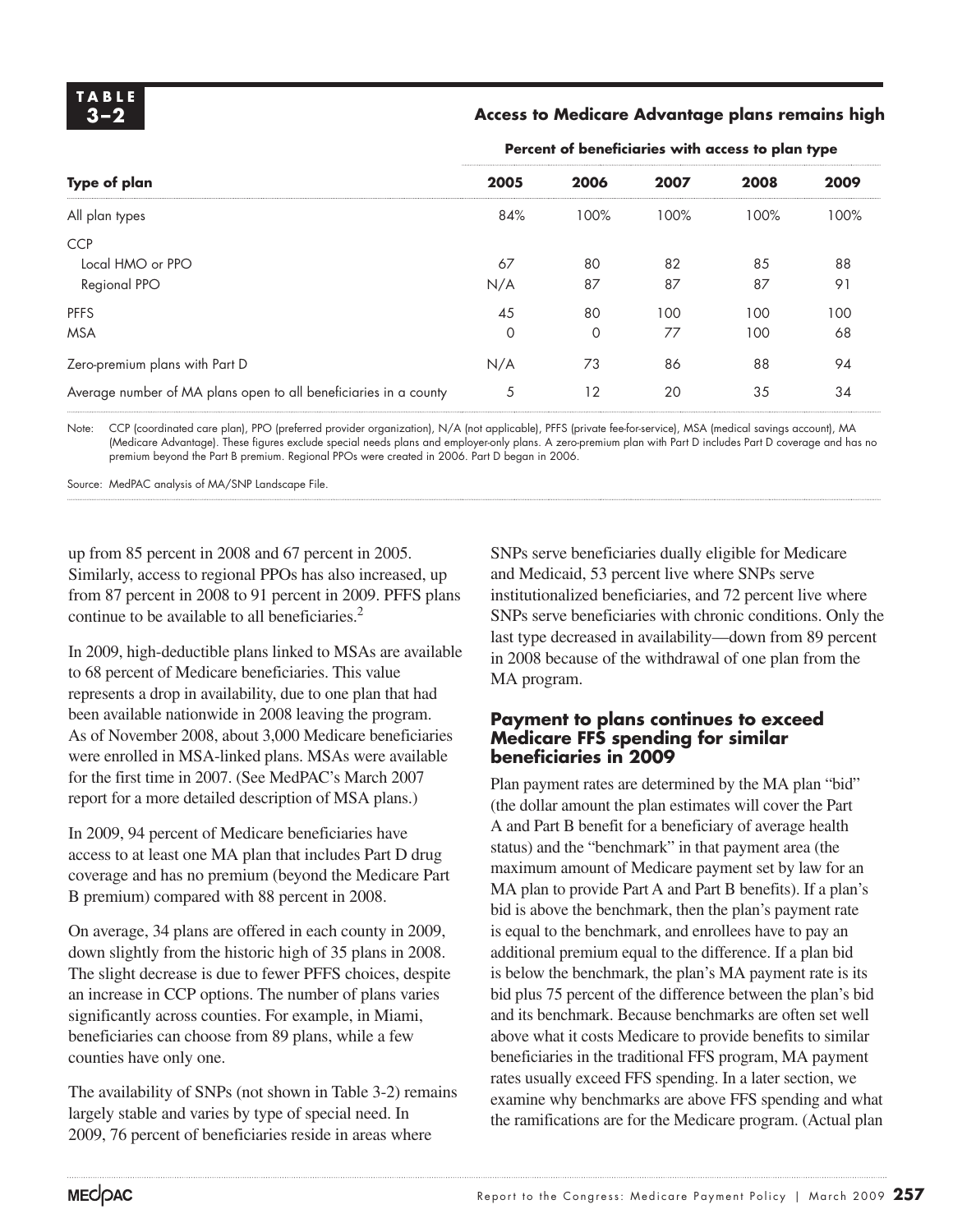#### **3–3 Medicare Advantage payments exceed FFS spending for all plan types in 2009**

|                                                        | <b>Enrollment</b><br>November 2008<br>(in millions) | Percent of FFS spending in 2009 |             |                 |
|--------------------------------------------------------|-----------------------------------------------------|---------------------------------|-------------|-----------------|
| <b>Plan type</b>                                       |                                                     | <b>Benchmarks</b>               | <b>Bids</b> | <b>Payments</b> |
| All MA plans                                           | 9.9                                                 | 118%                            | 102%        | 114%            |
| <b>HMO</b>                                             | 6.5                                                 | 118                             | 98          | 113             |
| Local PPO                                              | 0.7                                                 | 121                             | 108         | 118             |
| Regional PPO                                           | 0.3                                                 | 114                             | 106         | 112             |
| <b>PFFS</b>                                            | 2.3                                                 | 120                             | 113         | 118             |
| Restricted availability plans included in totals above |                                                     |                                 |             |                 |
| $SNP*$                                                 | 1.3                                                 | 122                             | 99          | 116             |
| Employer groups*                                       | .7                                                  | 117                             | 109         | 115             |

Note: FFS (fee-for-service), MA (Medicare Advantage), PPO (preferred provider organization), PFFS (private fee-for-service), SNP (special needs plan). Benchmarks are the maximum Medicare program payments for MA plans. FFS spending by county is estimated using the 2009 MA rate book. Spending related to the double payment for indirect medical education payments made to teaching hospitals was removed. Totals may not sum due to rounding. \*SNPs and employer group plans have restricted availability and their enrollment is included in the statistics by plan type. They are presented separately to provide

a more complete picture of the MA program.

Source: MedPAC analysis of data from CMS on plan bids, enrollment, benchmarks, and fee-for-service expenditures.

payments, as opposed to payment rates, are risk adjusted. A more detailed description of the MA program payment system can be found at http://www.medpac.gov/documents/ MedPAC\_Payment\_Basics\_08\_MA.pdf.)

We estimate that, on average, 2009 MA benchmarks will be 118 percent of spending in Medicare's traditional FFS program, bids will be 102 percent of FFS spending, and payments will be 114 percent of FFS spending (Table 3-3). (Benchmarks, bids, and payments are weighted by plan enrollment by county to estimate overall averages and averages by plan type.) Last year we estimated that, for 2008, benchmarks, bids, and program payments would be, respectively, 118 percent, 101 percent, and 113 percent. In 2009, the Medicare program is paying about \$12 billion more for the beneficiaries enrolled in MA plans than it would have spent if they were in FFS Medicare. (We include plans in Puerto Rico in our totals although the MA market there has some unusual characteristics. The statute set benchmarks in Puerto Rico effectively at 180 percent of FFS expenditures. Excluding Puerto Rico from the overall statistics in the updated analysis results in benchmarks of 117 percent (rather than 118 percent) of FFS and puts MA payments at 113 percent (rather than 114 percent) of FFS.)

Benchmarks by plan type vary depending on the counties the plans serve and where they draw their enrollment. By law, certain counties were given higher benchmarks to increase plan availability. Those counties, called "floor"

counties, have benchmarks that average 120 percent of FFS spending, whereas nonfloor counties' benchmarks average 112 percent of FFS spending. Local PPOs and PFFS plans tend to operate in counties with higher benchmarks than other plan types. Local PPOs draw more heavily from urban floor counties and PFFS plans draw more heavily from rural floor counties. SNPs have the highest benchmarks relative to FFS because they draw heavily from Puerto Rico, which has very high benchmarks relative to FFS (180 percent).

Plan bids also vary by plan type from the overall average of 102 percent of FFS spending. We estimate that HMO bids were on average 98 percent of FFS spending. This suggests that HMOs can provide Part A and Part B services for less than the cost of FFS. Plan bid averages for other plan types exceeded the overall average. PFFS plan bids average 113 percent of FFS, an increase from 108 percent in 2008.

In 2009, the ratio of payments relative to FFS spending will vary by the type of MA plan, but the ratios for all plan types are substantially higher than 100 percent. We estimate that 2009 payments to plans overall will average 114 percent of FFS spending. HMO payments are estimated to average 113 percent of FFS, while payments to PFFS plans are estimated to average 118 percent. These payment ratios are each a percentage point higher than we estimated for 2008.3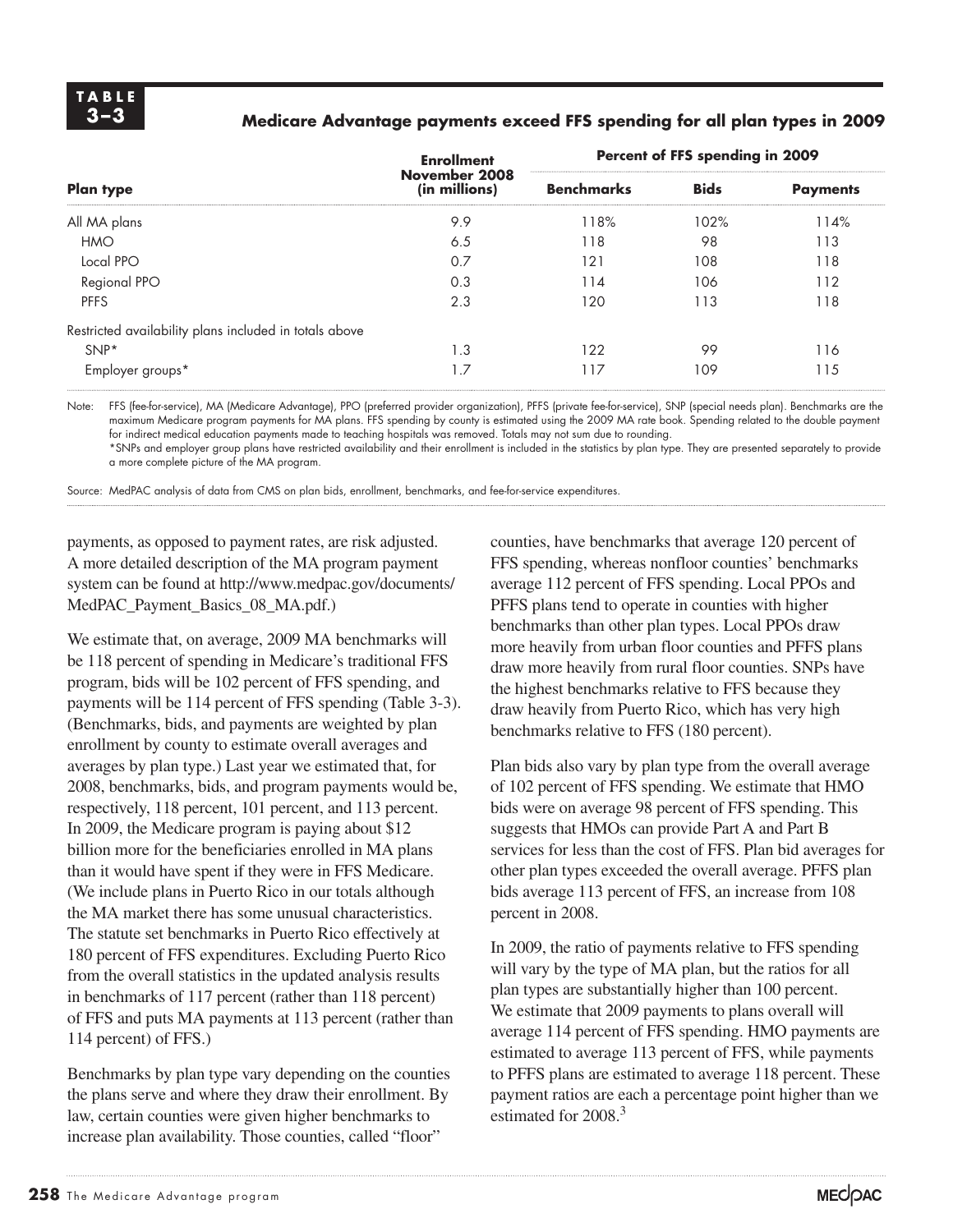We separately analyzed bids and payments to SNPs and employer group plans, because their bidding behavior differs from that of other plan types. Payments to SNPs are estimated to average 16 percent above FFS spending because the plans have high benchmarks. Notably, 86 percent of SNP enrollees are in HMOs, but the average SNP payment is higher than that of HMOs as a group because, in 2008, about 16 percent of all SNP enrollees lived in Puerto Rico, which has high benchmarks. (Average SNP benchmarks, without Puerto Rico, are projected to be 117 percent rather than 122 percent; SNP program payment levels would have been projected to be 112 percent rather than 116 percent of FFS if Puerto Rico had been excluded.)

Employer group plans consistently bid higher than plans open to all Medicare beneficiaries. In aggregate, their bids are 9 percent above FFS spending—higher than all but PFFS plans—and their payments are estimated to average 15 percent above FFS spending. The dynamic of the bidding process for employer group plans is more complicated, because these plans can negotiate the specific benefits and premiums with employers after the Medicare bidding process is complete. Conceptually, the closer the bid is to the benchmark the better it is for the plans and the employer, because a higher bid brings in more revenue from Medicare, potentially offsetting expenses that would have required a higher pay-in from employers. Excluding the employer group plans from our calculations would lower the average MA bid to 100 percent of FFS from 102 percent and would lower the average HMO bid from 98 percent to 96 percent.

#### **Enhanced benefits are common but costly for Medicare**

Enhanced benefits—benefits beyond those provided under traditional FFS Medicare—are built into the MA program payment system. As described above, when a plan bids below the payment area benchmark, 75 percent of the difference between the plan's bid and the benchmark—both adjusted for the health status of the plan's projected enrollees—is paid to the plan, but the plan must use that amount to fund enhancement of the MA benefit for its enrollees.<sup>4</sup> The remaining 25 percent of the difference is deducted from the benchmark to compute the total plan payment. (For example, if a payment area's benchmark is 110 percent of FFS and a plan serving the area bids 100 percent of FFS, 7.5 percentage points of the difference would be used to fund benefit enhancements and 2.5 percentage points would be subtracted from the

benchmark to yield a payment to the plan of 107.5 percent of FFS.) The enhancements to the benefit package that the law allows MA plans to provide are:

- reduction of cost sharing for Medicare Part A and Part B services;
- provision of added, non-Medicare benefits, such as routine dental and vision care;
- reduction of the Part D premium of a Medicare Advantage–Prescription Drug (MA–PD) plan;
- enhancement of the drug benefit in an MA–PD plan; or
- reduction of the member's Part B premium.

By far, the most common benefit enhancement by dollar value is the reduction of cost sharing for Medicare Part A and Part B services—that is, lower out-of-pocket spending at the point of service or lower premiums charged for Medicare cost sharing (Figure 3-2, p. 260). Provision of additional benefits is the next most common benefit enhancement.

There are three components of the plan's bid: medical expenses (estimated costs of providing Medicare Part A and Part B services to the expected enrollee population), administrative costs, and margins (profits or losses).<sup>5</sup> The last two components—administrative costs and the plan margin—are referred to as the "load" or loading factor. A "fully loaded" cost includes all three bid components. Across all MA plans for 2009, the enrollment-weighted average loading factor is projected to be 13.4 percent. Thus, on average medical expenses would be 86.6 percent of the bid and the load would be 13.4 percent of the bid.

This projection could be an underestimate. The GAO found in 2006 that actual (not projected) profits were 6.6 percent and nonmedical expenses were 10.1 percent, for a load totaling 16.7 percent. At the time of the bid submissions for 2006, the load was projected to be 13.1 percent. A similar result was found for 2005 projected and actual profits and nonmedical expenses (GAO 2008b).

When the plan's bid requires the plan to provide enhanced benefits, such benefits have a load factor applied. With respect to the reduction of Medicare Part A and Part B cost sharing and for the added, non-Medicare benefits, the load factor is the same for these enhancements as it is for Part A and Part B medical expenses in the bid. For the reduction in the Part B premium, no load factor applies. In the case of Part D benefits—premium reduction or benefit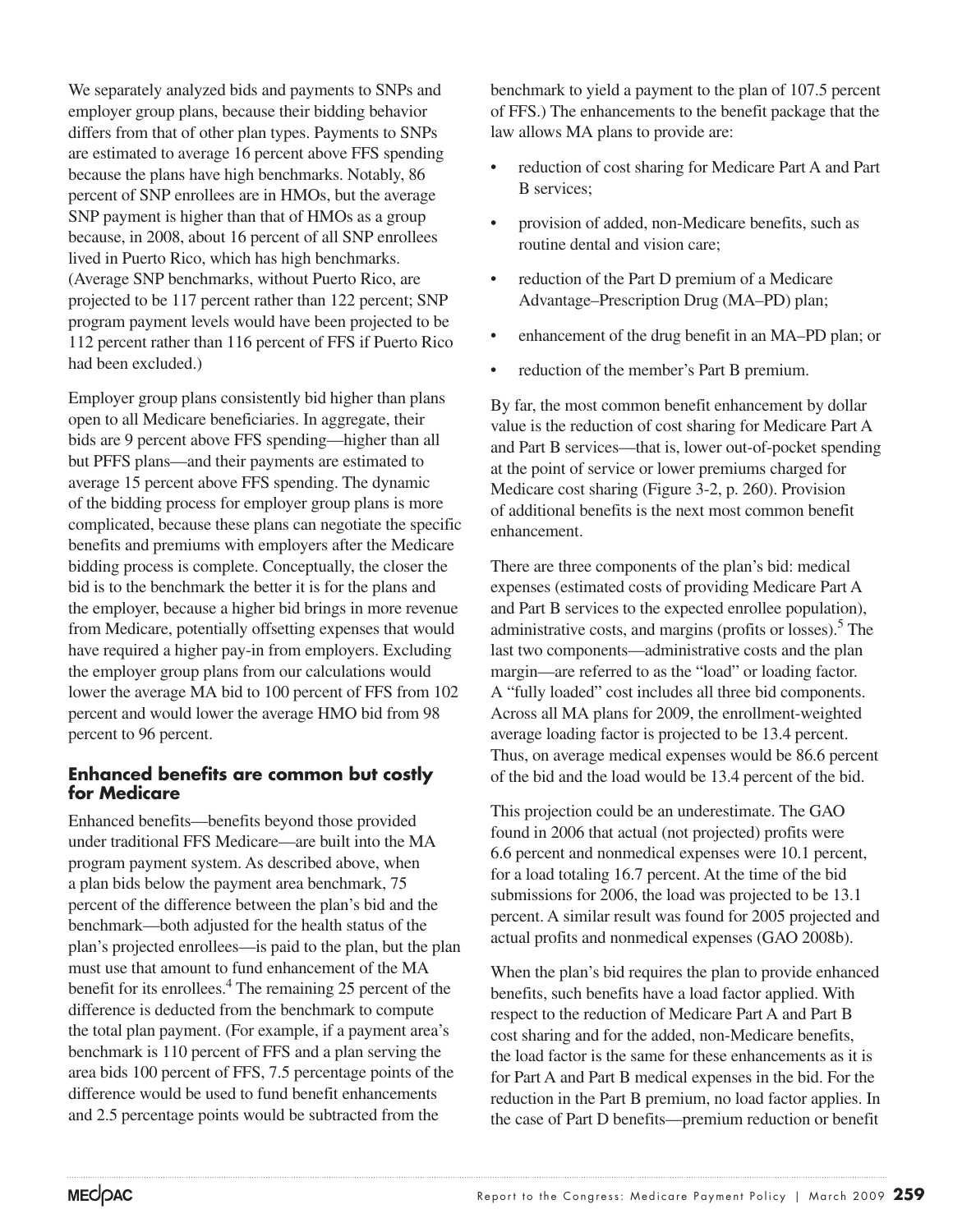

enhancement—a load factor is a component of the Part D bid, not the Part A and Part B bid.

The level of benefit enhancements available to MA enrollees varies by plan type (Table 3-4). As we mentioned earlier, MA plans in aggregate are paid more than Medicare would have spent if those enrollees were in FFS. The first column in Table 3-4 is the average payment to plans in excess of Medicare FFS, expressed in dollars per member per month (PMPM). For MA plans overall, the excess is \$103 PMPM. Fourteen dollars of that amount subsidizes the plan's cost of providing the traditional Part A and Part B benefit, and the remainder (\$89 PMPM) is the enhanced benefit plus load (an amount that varies from \$0 to \$441 across non-SNP plans). The amount spent on enhanced benefits varies by plan type, with HMOs spending \$115 PMPM (benefit plus load), almost three times the \$40 PMPM for PFFS plans. Adjusting for the average loading factor (subtracting the average amount of administrative costs and margin associated with the enhanced benefits) reduces the \$89 PMPM to \$79 PMPM.

This amount is the estimated value of the enhanced benefits the average enrollee will receive.<sup>6</sup> The last column in Table 3-4 shows payment above FFS divided by the value of the enhanced benefit; this value represents the Medicare subsidy per dollar of enhanced benefit—\$1.30 for all plans. In the case of HMOs, shown in the second enhancement row, because their bids for the Medicare benefit package are below Medicare FFS spending, the program subsidy is 97 cents for each \$1.00 of enhanced benefits. In the case of PFFS plans, on average, the program subsidy is \$3.26 for each dollar of enhanced benefits. In other words, HMOs are the only MA plan type that finances any part rhives are the only MA plan type that miances any part of enhanced benefits through plan efficiencies: 3 cents of every dollar. Enhanced benefits in other plan types are completely subsidized by Medicare.

#### **Quality**

Paying a plan more than the cost for delivering the same services under the FFS system is not an efficient use of Medicare funds, particularly in the absence of evidence that such extra payments result in better quality compared to FFS. However, making such a determination is difficult, because the indicators of quality differ greatly among plans and across plan types in MA, and we currently do not have a basis for comparing plan performance with the quality of care in FFS Medicare. The Commission is investigating how to compare quality in MA and FFS, and we plan to issue a report on that topic as mandated by the Congress in the Medicare Improvements for Patients and Providers Act of 2008 (MIPPA).

#### **MA plan quality varies**

At an aggregated level, Table 3-5 shows that performance by plan types differs according to CMS's relative rankings of health plans. CMS ranks MA plans by using a star rating system that summarizes performance on the Healthcare Effectiveness Data and Information Set (HEDIS®), the Consumer Assessment of Health Care Providers and Systems, the Health Outcomes Survey (HOS), and other plan performance indicators that CMS monitors.7 The maximum rating is five stars for CMS's "summary rating of health plan quality." About 36 percent of all plans had a rating of 3.5 stars or better in 2008; 51 percent of established HMOs (those that have been Medicare contractors since 2003 or earlier) had a rating of 3.5 stars or better in 2008 compared with 21 percent of new HMOs (those that began contracting with Medicare in 2004 or later).8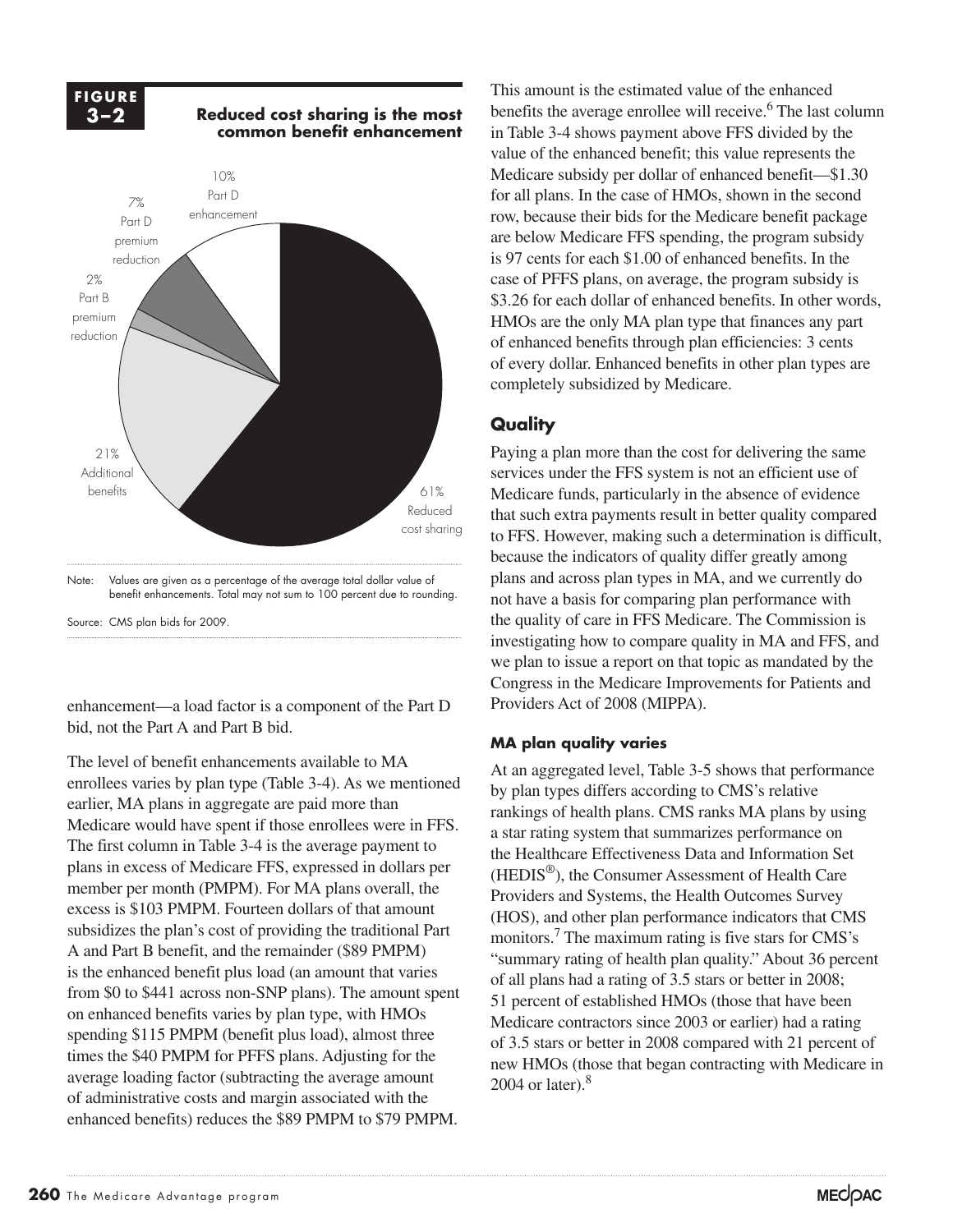#### **3–4 Enhanced benefits and Medicare subsidy differ by plan type, 2009**

|                  | Payment<br>above FFS      | <b>Enhanced benefit</b><br>(per member per month) | Medicare subsidy<br>per dollar of |                   |
|------------------|---------------------------|---------------------------------------------------|-----------------------------------|-------------------|
| <b>Plan type</b> | (per member<br>per month) | <b>Benefit plus load</b>                          | <b>Benefit only</b>               | enhanced benefits |
| All MA plans     | \$103                     | \$89                                              | \$79                              | \$1.30            |
| <b>HMO</b>       | 99                        | 1.5                                               | 102                               | 0.97              |
| Local PPO        |                           | 65                                                | 58                                | l.91              |
| Regional PPO     | 87                        | 44                                                | 39                                | 2.23              |
| <b>PFFS</b>      | 14                        |                                                   | 35                                | 3.26              |

Note: FFS (fee-for-service), MA (Medicare Advantage), PPO (preferred provider organization), PFFS (private fee-for-service). Load is the sum of projected administrative costs and profits from plan bids. Medicare subsidy is the payment above FFS divided by benefit. The benefit only column slightly overstates the net value because we do not take into consideration the Part D load when the benefit enhancement is a drug benefit enhancement.

Source: MedPAC analysis of data from CMS on plan bids, enrollment, benchmarks, and fee-for-service expenditures.

PPOs and PFFS plans are subject to different quality reporting requirements than HMOs. Non-HMO plans are currently not permitted to use medical record review for reporting their performance on certain HEDIS measures. This situation will change in 2010, when all plan types will use medical record review for certain measures. In Table 3-6 (p. 262), for example, the hemoglobin A1c testing is a measure for which HMOs use medical record review. Because HEDIS scores are a component of the CMS star rating system, the potentially lower HEDIS scores of non-HMO plans for the 13 measures (out of 48 total measures in 2008) that are "hybrid" measures (those for which medical record review only occurs among HMOs) also affect the plans' CMS star ratings.

#### **HEDIS**

The pattern of quality differences between established and new HMOs is further illustrated by comparing plan performance on HEDIS measures—a set of process and outcomes measures that plans report. As was the case last year for year-to-year changes, established plans showed more improvement between 2007 and 2008 than newer plans (Table 3-5). Comparing the simple average score across all plans reporting a measure for each year, 75 percent of established HMOs showed improvement for 38 HEDIS measures for which we have data in each year, compared to a little over 50 percent for newer HMOs that can be compared to the set of established plans (i.e., HMOs that are new to the MA program reporting on the same measures). By contrast, commercial HMOs showed more improvement in average HEDIS scores, as was true last year (NCQA 2008b).

## **T ABL E**

#### **3–5 Aggregate MA quality differs by plan type**

| Plan type                                            | Percent of<br>plans with<br>a CMS<br>rating of 3.5<br>stars or above | <b>Percent of 38</b><br><b>HEDIS<sup>®</sup></b> measures<br>showing<br>improvement<br>(2007–2008) |
|------------------------------------------------------|----------------------------------------------------------------------|----------------------------------------------------------------------------------------------------|
| All MA plans                                         | 36%                                                                  | $\Delta$ <sup>O</sup> %                                                                            |
| HMO                                                  |                                                                      |                                                                                                    |
| <b>Established</b>                                   | .51                                                                  | 75                                                                                                 |
| New                                                  | 21                                                                   | 50                                                                                                 |
| Plans subject to different<br>reporting requirements |                                                                      |                                                                                                    |
| PPO                                                  | $27*$                                                                | N/A                                                                                                |
| <b>PFFS</b>                                          |                                                                      |                                                                                                    |

Note: MA (Medicare Advantage), HEDIS® (Healthcare Effectiveness Data and Information Set), PPO (preferred provider organization), PFFS (private feefor-service), N/A (not available). Established HMOs are plans beginning Medicare operations in 2003 or earlier; new HMOs are plans beginning as Medicare contractors in 2004 or later. CMS's maximum star rating is 5.0, with 4.0 defined as very good and 3.0 as good. Rating shown is for "summary rating of health plan quality." Out of 616 plans in 2008, 336 participated in HEDIS<sup>®</sup> reporting (including 14 out of 47 PFFS plans that reported on a voluntary basis). Not all plans report every HEDIS® measure. \*For some HEDIS® measures, HMOs supplement their administrative information with medical record review to potentially improve their scores, while PPOs and PFFS plans currently are not permitted to use medical record information. Because the CMS star ratings include performance on HEDIS<sup>®</sup> measures, PPO and PFFS star ratings are affected by their inability to use medical record information for the 13 HEDIS® measures (out of 41 total effectiveness of care measures in 2008) that are "hybrid" measures. † Only 11 PFFS plans have star ratings in the CMS data, with one plan at 3.5 and the rest below.

Source: MedPAC analysis of HEDIS<sup>®</sup> public use files and CMS plan ratings.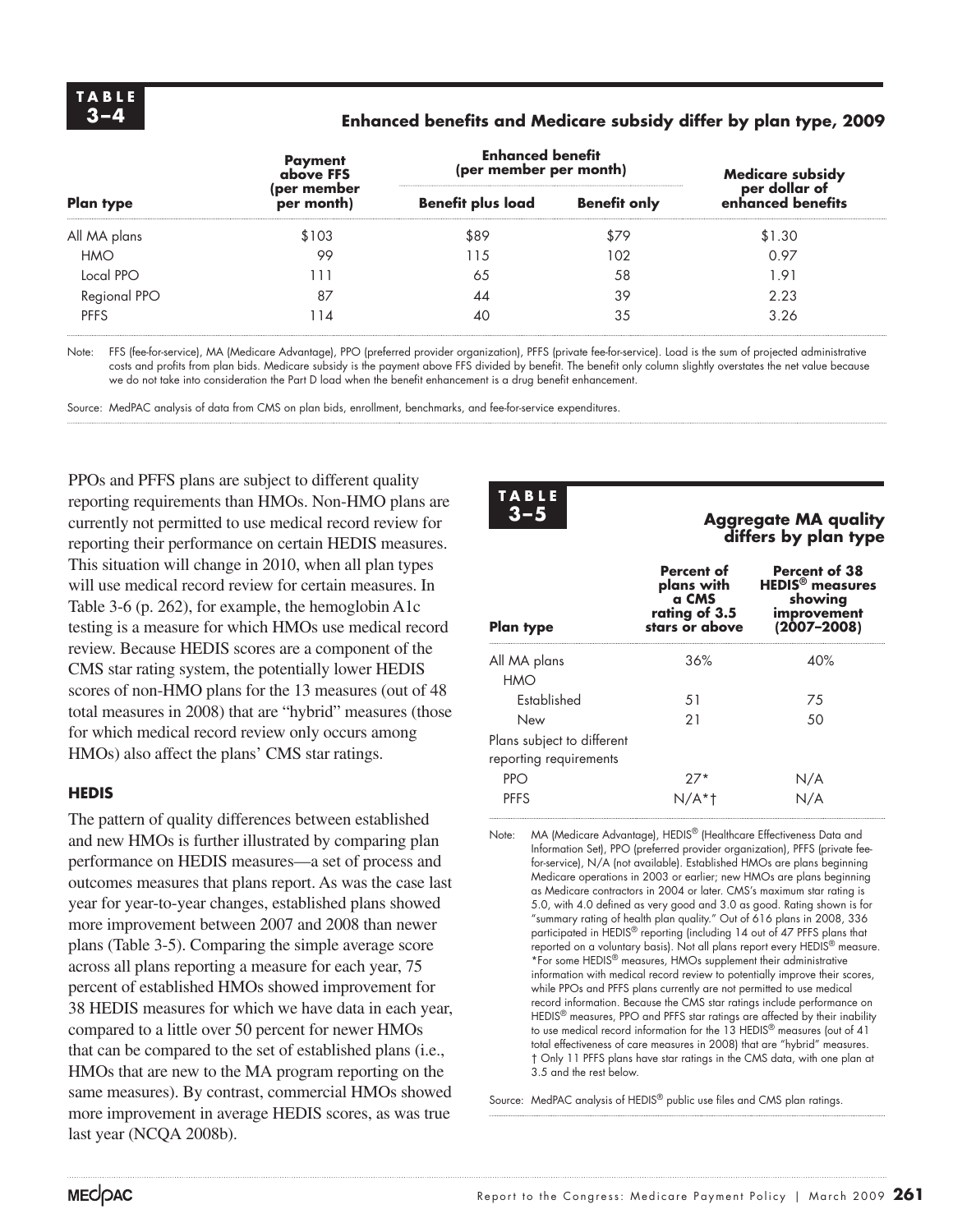#### **3–6 MA performance on individual quality measures differs by plan type**

| <b>Plan type</b>           | <b>HbA1c</b><br>testing* | Annual monitoring for patients<br>on persistent medications | <b>Breast cancer screening,</b><br>ages 52-69 | Glaucoma<br>screening |
|----------------------------|--------------------------|-------------------------------------------------------------|-----------------------------------------------|-----------------------|
| All MA plans               | 86%                      | 85%                                                         | 67%                                           | 60%                   |
| <b>HMO</b>                 |                          |                                                             |                                               |                       |
| Established                | 90                       | 86                                                          |                                               | 64                    |
| New                        | 85                       | 81                                                          | 62                                            | 51                    |
| Plans subject to different |                          |                                                             |                                               |                       |
| reporting requirements     |                          |                                                             |                                               |                       |
| <b>PPO</b>                 | $82*$                    | 87                                                          | 65                                            | 62                    |
| <b>PFFS</b>                | $77*$                    | 81                                                          | 57                                            | 48                    |

|  |  | HEDIS $^\circledast$ 2008 rates on selected individual measures for reporting plans |  |
|--|--|-------------------------------------------------------------------------------------|--|
|--|--|-------------------------------------------------------------------------------------|--|

Note: MA (Medicare Advantage), HEDIS® (Healthcare Effectiveness Data and Information Set), HbA1c (hemoglobin A1c), PPO (preferred provider organization), PFFS (private fee-for-service), N/A (not available). Established HMOs are plans beginning Medicare operations in 2003 or earlier; new HMOs are plans beginning as Medicare contractors in 2004 or later. Out of 616 plans in 2008, 336 participated in HEDIS® reporting (including 14 out of 47 PFFS plans that reported on a voluntary basis). Not all plans report every HEDIS<sup>®</sup> measure. All 336 plans reported the HbA1c testing measure; 97 percent reported the monitoring of medications measure; 91 percent reported the breast cancer screening rate; and 94 percent reported the glaucoma measure.

\*The HbA1c testing measure is a "hybrid" measure for which HMOs supplement their administrative information with medical record review to potentially improve their scores, while PPOs and PFFS plans currently are not permitted to use medical record information.

Source: MedPAC analysis of HEDIS® public use files and CMS plan ratings.

Performance varies across plan types within MA (Table 3-6). The MA data for 2008 include HEDIS scores reported by HMOs, PPOs, and—for the first time—PFFS plans (with PFFS reporting on a voluntary basis). The scores for established HMOs on individual HEDIS measures are generally higher than for each of the other plan categories (in part because of the inability of PPO and PFFS plans to use medical record information in reporting their scores for hybrid measures). However, for some measures PPO plans have scores equal to or higher than HMO plans, which may reflect the administrative capabilities of PPO plans in tracking claims data. We would also note that about half of the PPOs in the HEDIS data are operated by organizations that offer Medicare HMOs in the same geographic area or an overlapping area. As in past years, we also continue to see large variations in reported HEDIS scores across plans within plan types (not shown in Table 3-6).

There are three important caveats to consider when interpreting the overall performance of the MA program as measured by average HEDIS scores:

• First, there are many new plans in the 2008 data, and newer plans have poorer performance on many measures. For 2008, 69 plans reported Medicare HEDIS results for the first time, and another 119

plans began Medicare operations in 2004 or later, with the remaining 148 plans—less than half the total of 336—being established plans.

- Second, scores are not enrollment weighted. Almost all of the established plans are HMOs, and they continue to serve the majority of MA enrollees in 2008. Thus, enrollment weighting would raise the overall score. However, most of the enrollment growth is in newer plans, which again makes interpretation of overall score changes between years more complicated.
- Third, not all MA plans report HEDIS data. Plans must have participated in the program for a certain period of time and must meet a minimum enrollment threshold before they are required to report HEDIS measures. Almost half of current MA plans—280 out of 616 as of 2008—are not yet reporting HEDIS data, including 145 HMO plans. Thus, the overall scores do not represent the total picture of MA plan quality.

PFFS plans will not be required to report HEDIS results until 2010. However, PFFS plans currently may voluntarily report HEDIS results, and CMS has encouraged plans to do so. The 2008 HEDIS public use files from CMS contain PFFS reporting on many measures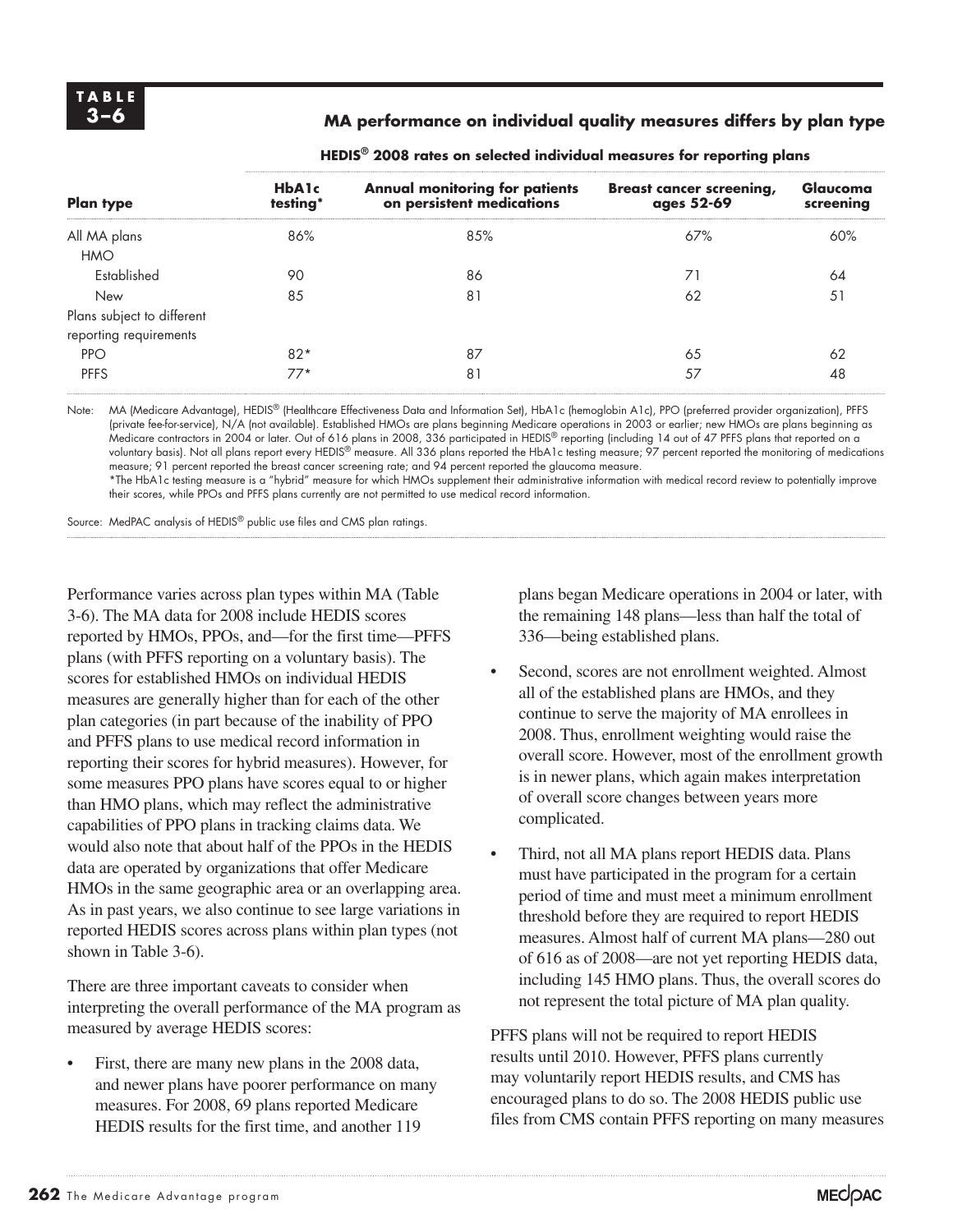from 14 PFFS contracts. The 14 PFFS plans account for about half of the total enrollment in PFFS. For each of 41 care-related HEDIS measures, on average about half of the 14 PFFS plans are reporting a score. HEDIS scores for PFFS are generally lower than scores for other plan types.

#### **HOS results**

The HOS measures changes in the health status of plan enrollees over a two-year period. It identifies which plans had better than expected improvement over the two years, which plans performed as expected, and which plans performed worse than expected.<sup>9</sup> Ninety percent of MA plans have outcomes within the expected range. Looking at the most recent cohort, which measured change in health status from 2005 to 2007, 7 plans had better than expected physical health outcomes and 11 were worse; 8 plans had better than expected mental health outcomes and 6 were worse. This result is an improvement over the 2004 to 2006 cohort for which the statistics were: 2 plans of 151 had better than expected physical health outcomes and 13 were worse; 5 plans had better than expected mental health outcomes and 7 were worse.

#### **National Committee for Quality Assurance overall performance of health plans on quality measures**

The National Committee for Quality Assurance (NCQA), in conjunction with *US News and World Report*, publishes a national ranking of health plans based on composite scores derived from HEDIS and other sources (NCQA 2008a). For 2008, the highest ranked Medicare plans tended to be long-established Medicare plans, with all having at least six years of Medicare contract experience. They all have commercial membership and generally are top-rated commercial plans as well. The top-ranked Medicare plans tended to be group models (10 of 15), with two staff model plans and three independent practice associations. This result is consistent with research showing that integrated models are more likely to provide higher quality care (Gillies et al. 2006).

There are 15 plans in the lowest decile of plan performance in the NCQA national ranking of Medicare plans. Of those plans, seven are Medicare-only plans and three others have no commercial enrollment, with only government-sponsored enrollees, such as Medicaid. Also 10 of these plans are new to the MA program—they have Medicare contracts dating from 2004 or later. This pattern of newer plans having worse performance than established plans is consistent with other measures we have discussed.

#### **Implications of the findings on quality**

These findings reinforce the Commission's recommendations related to quality in MA. The Commission has recommended that the MA payment system incorporate a pay-for-performance component. It will signal that the Medicare program expects MA plans to provide high-quality care and improve the quality of care over time. While payment policy in the MA program has led to growth in the number of plans available, growth in access to plans across the country, and increased enrollment, the additional funding has not necessarily resulted in cost containment or better quality of care for enrollees. Much of the enrollment growth is in new plans, which are not showing improvement in quality (NCQA 2008b).

The Commission also recommended that the Secretary collect data that enable a comparison of the MA sector with the Medicare FFS sector. Without these data, beneficiaries cannot factor in quality when choosing between enrolling in MA and staying in traditional FFS Medicare. These data are also important for evaluating both the MA program and FFS and establishing goals for improving each sector. As we have noted, this subject will be addressed in a separate report that responds to a congressional request in MIPPA.

### **High benchmarks increase payments and distort incentives**

Currently, Medicare pays MA plans 14 percent more than it would spend for similar beneficiaries in FFS, pays a subsidy of \$3.26 for each dollar of enhanced benefits a member receives in a PFFS plan, and has not seen a significant improvement in MA plan quality over the last couple of years (NCQA 2008b). Why is the MA program producing so little measurable improvement in quality for so much payment? The crucial factor is that the benchmarks that are used as bidding targets are set too high, and plan payments are not linked to performance. High benchmarks are the result of legislation that sought to increase plan participation and reflect a method for updating benchmarks that can only raise benchmarks but never lower them. High benchmarks lead to distorted incentives for the MA program.

#### **Why benchmarks are high**

By design, the statutorily set benchmarks in some localities exceeded FFS spending to encourage plans to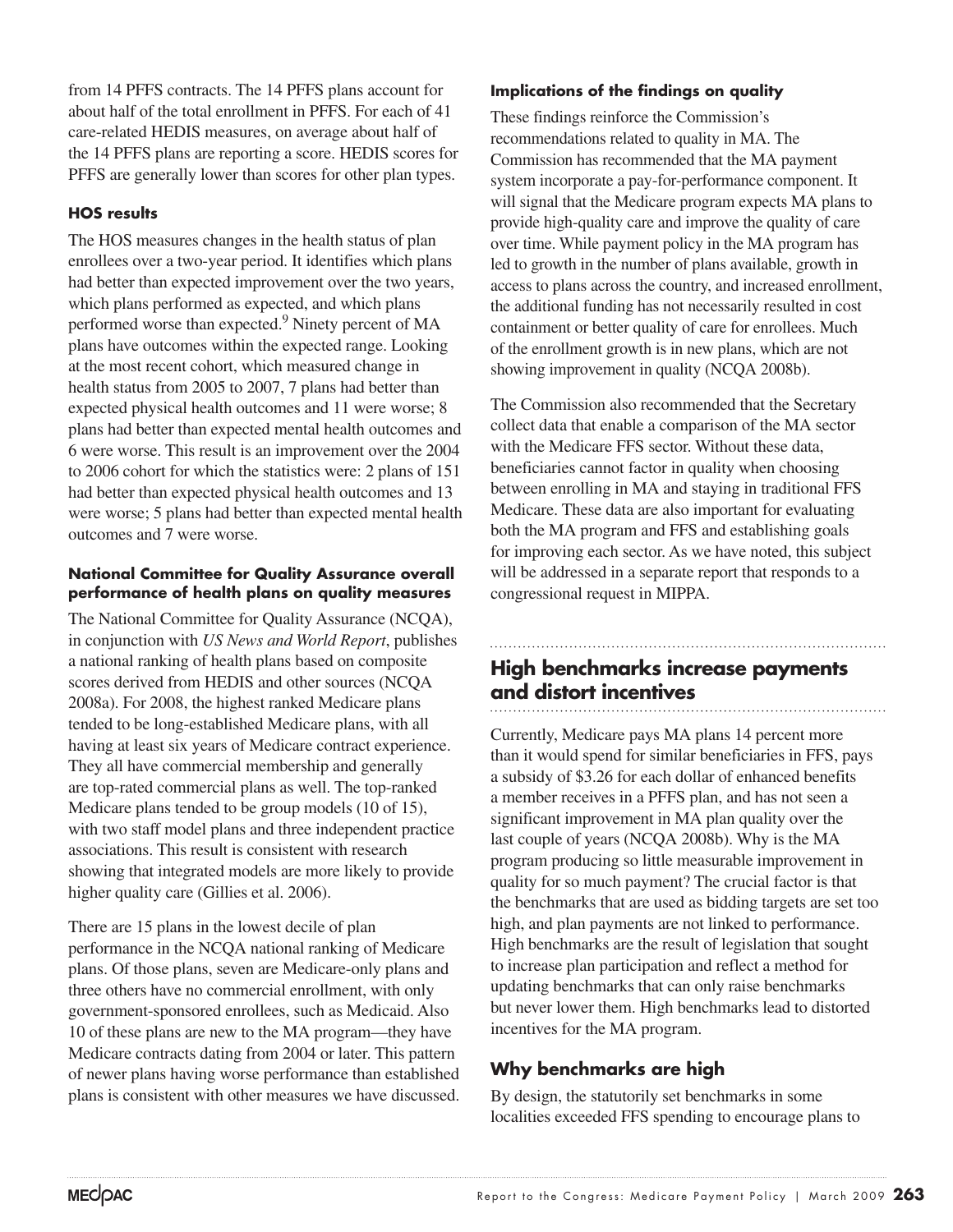enter the MA program in areas they had not traditionally served. The process for setting benchmarks is rooted in a payment system for Medicare's private plan option established in 1997 legislation and modified through subsequent legislation. As a result, MA payment rates in the vast majority of counties are now higher than local per capita spending in the FFS program.

#### **Payment floors set above FFS spending**

Past legislative actions increased certain counties' benchmark rates. For example, legislation mandated benchmark floors—a minimum amount for a county's benchmark. By design, the floor rate exceeded FFS spending in many counties to attract plans to areas with lower than average FFS spending. There are two payment floors: a general floor applicable to all counties, and a higher "urban" floor, which applies only to counties in metropolitan areas with more than 250,000 residents.

#### **The benchmark adjustment system never lowers benchmarks**

CMS is required to make two adjustments to county benchmarks: updates and rebasing. Both can only raise county benchmarks, never lower them.<sup>10</sup>

CMS updates MA county-level benchmarks annually. By law, each county benchmark is increased from its previous level by the greater of 2 percent or the national per capita MA growth percentage. The national per capita MA growth percentage is CMS's estimate of total Medicare per capita spending growth for the coming year, adjusted to correct for past estimating errors. A benchmark can only be raised from its previous level; it cannot be decreased.

In "rebasing" years, benchmarks can be increased by even more than the update calculation. CMS calculates a rate equal to 100 percent of the per capita FFS spending for each county. If that new rate is higher than the updated rate, it becomes the new county benchmark. (CMS must rebase the estimates of county per capita FFS spending at least every three years but may rebase more frequently if it chooses. The last three rebasing years have been for the 2005, 2007, and 2009 MA payment rates.)

Rebasing goes only in one direction—it can only increase the benchmarks, which can result in an anomalous estimate that will affect all future rates for that county. An anomalous estimate could result because a spike may occur in FFS spending that is not representative of the long-term trend for the county. The reasons for an unusually high spending year could range from a

particularly severe flu epidemic, to random year-to-year variation (an especially common occurrence in counties with small numbers of beneficiaries), to an unusual amount of inappropriate or fraudulent claims.

For example, Miami–Dade County's benchmark increase for 2009 was 13 percent. Miami received this increase because its FFS spending was projected to rise from previous levels by this amount. (Spending is projected by using a five-year rolling average of FFS spending for county residents. The 2009 rebasing included two new years of data.) Miami spending data, however, include millions of dollars in payments for claims that have since been proven inappropriate. One case alone generated more than \$100 million in fraudulent claims (US Attorney 2008). The 2009 increase in the benchmark means that plans enrolling Miami beneficiaries will receive \$150 million to \$200 million more in MA payments in 2009 than they would have received if the benchmark had increased at the national growth rate.

Many counties have received benchmark updates based on FFS spending estimates that did not reflect their long-term trends. Regardless of the reason for the high FFS spending estimate, once a county's FFS spending level is rebased and increased, the county keeps its higher benchmark no matter how much subsequent FFS spending declines in that county. Currently, the Secretary of Health and Human Services does not have the authority to change either the update or the rebasing system. We plan to address this issue in a separate report the Congress has requested on the MA payment system.

#### **High benchmarks distort incentives**

In addition to increasing payments to MA plans, high benchmarks distort the incentives of the MA program and prevent it from achieving its true potential to innovate and achieve efficiencies.

Historically, private plans were included in Medicare to provide a mechanism for introducing innovation into the program while saving money for Medicare (the plans were paid 95 percent of FFS between 1982 and 1997). It was expected that private plans could achieve efficiencies by, for example, selectively contracting with efficient providers, managing the provision of services, and coordinating care—payment and delivery strategies that are not currently possible in traditional FFS Medicare. In addition, there was an expectation that more efficient MA practice patterns might eventually "spill over" into the FFS program, leading to greater efficiency there as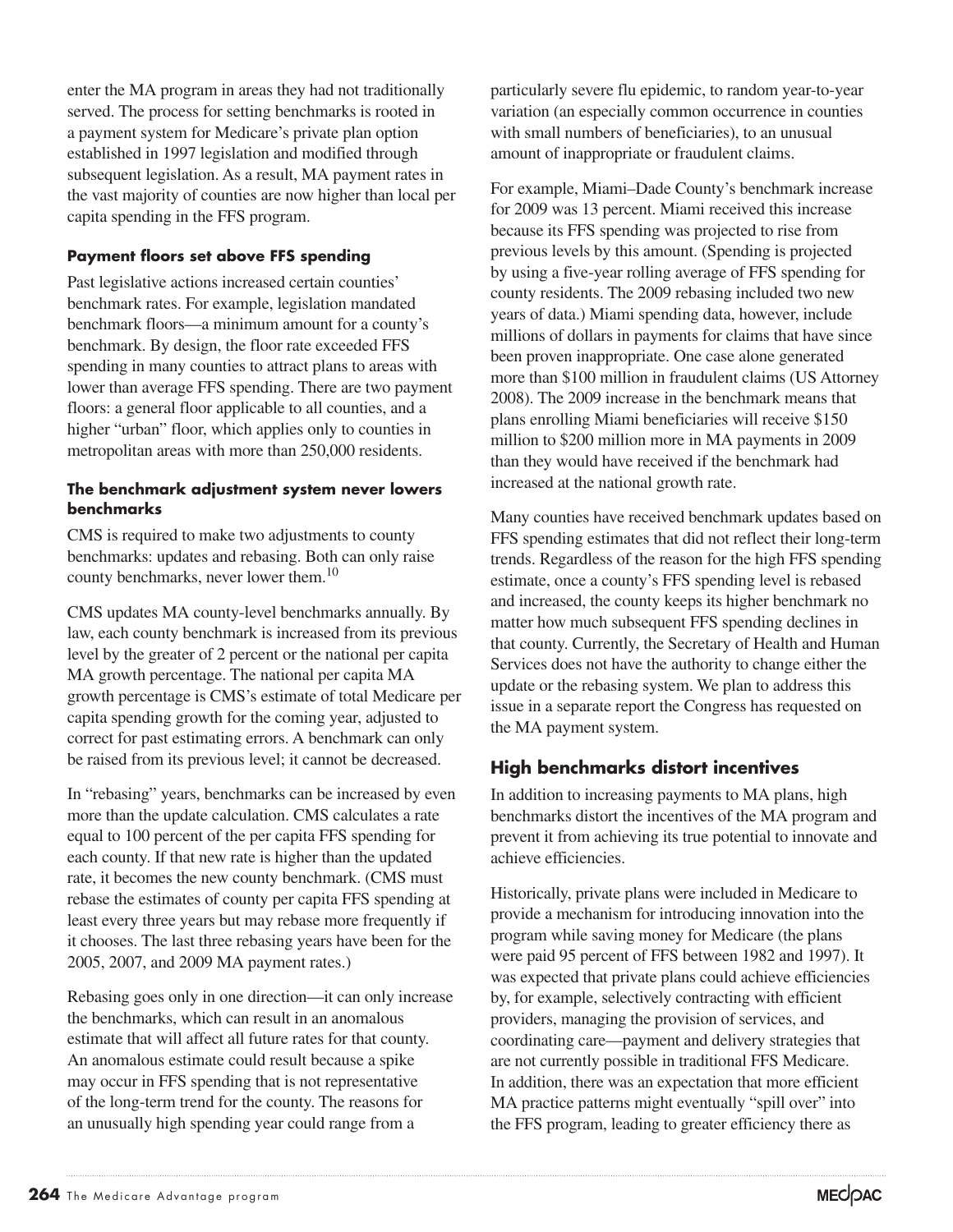well. However, with payment levels significantly above traditional Medicare, the original concept of private plan efficiency linked to innovation has been lost. As a result, Medicare spending for the same care is considerably more in MA compared to FFS, and the enhanced benefits received by less than a quarter of all Medicare beneficiaries are, in aggregate, worth significantly less than the additional spending. At the extreme, instead of producing efficiency-enhancing innovation, MA's PFFS plans mimic FFS Medicare by design but cost 18 percent more.

The growth in less efficient plans heightens our concerns about equity issues that arise with MA relative to the traditional Medicare program, about equity for beneficiaries and taxpayers, and about ensuring a level playing field among the different MA plan types. The equity and efficiency issues are of particular concern when Medicare is not financially sustainable in the long run (described in depth in Chapter 1).

With MA benchmarks at their current levels, all beneficiaries, through their Part B premium—and all taxpayers, through general revenues—are subsidizing the MA enhanced benefits. The high MA benchmarks allow plans to be less efficient than they would be if they faced the financial pressure of benchmarks closer to Medicare FFS levels. As the Commission has stated in the past, organizations are more likely to be efficient when they face financial pressure, and the Medicare program needs to exert consistent financial pressure on the FFS and MA programs, coupled with meaningful quality measurement and pay-for-performance programs, to maximize the value it receives for the dollars it spends.

The Commission supports financial neutrality between payments in the traditional FFS program and MA program payments. Expressed in terms of the level of benchmarks for MA plans in the current bidding system, financial neutrality would mean that benchmarks should be set at 100 percent of Medicare FFS expenditures.

In our June 2005 report, the Commission made recommendations to address some of these problems, and recent law has embraced some of those recommendations (see text box, pp. 266–267).

## **Conclusion**

Ideally, MA plans would provide enhanced benefits financed by their efficiency in providing the Medicare Part A and Part B benefit. If a private plan used savings from more efficient health care to provide lower cost sharing or enhanced benefits while maintaining quality, it would attract enrollees. Plans competing with each other based on furnishing health care at low cost and with high quality would promote efficiency. In a system in which plan payments are appropriately set and risk adjusted, a richer benefit package would generally signal that one plan was more efficient than a competing plan—and that a private plan offering enhanced benefits was more efficient than the traditional Medicare FFS program in the plan's market area. (We want to be clear that even though we use the FFS Medicare spending level as a measure of parity for the MA program, it should not be taken as a conclusion that the Commission believes FFS Medicare is an efficient delivery system in most markets. In fact, much of our work is devoted to identifying inefficiencies in FFS Medicare and suggesting improvements in the program.)

Our analysis finds that some plans are able to cover the same services as the traditional Medicare Part A and Part B benefit at a lower cost—namely, HMOs, which cover these services on average at 98 percent of Medicare FFS expenditures. Others, however, are much less efficient; for example, PFFS plan bids averaged 113 percent of FFS expenditures. High benchmarks and payment rules account for this misalignment with FFS spending.

Paying a plan more than FFS spending for delivering the same services is not an efficient use of Medicare funds in the absence of evidence that such payments result in better quality compared with FFS. We are concerned that the average MA bid for Medicare Part A and Part B services is above average FFS spending, which means that, on average, all enhanced benefits in the plan are funded by the Medicare program and not by plan efficiencies. In addition, a portion of the program payments used to fund enhanced benefits pay for plan administration and profits and not services for beneficiaries. ■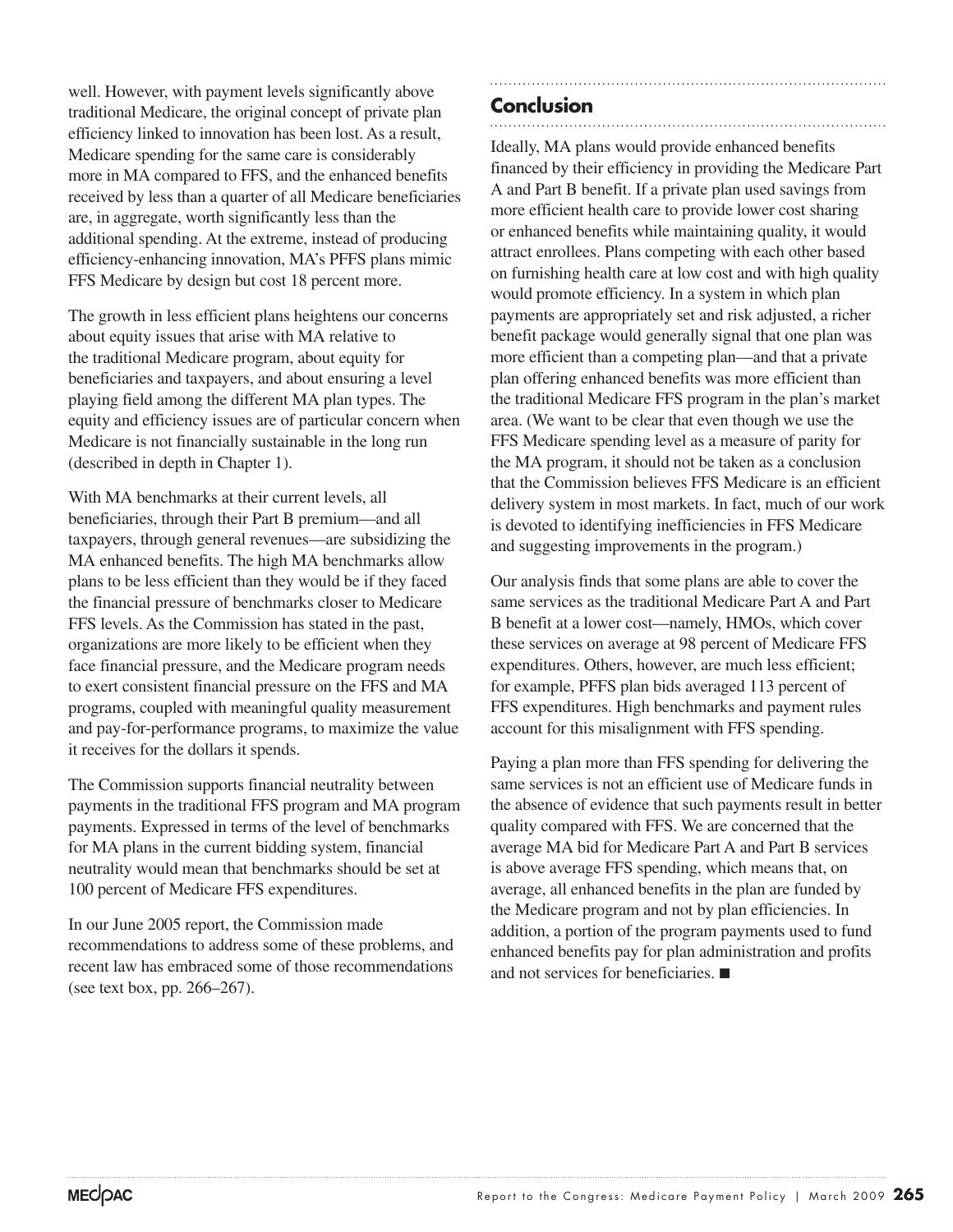**MedPAC's prior Medicare Advantage recommendations and Medicare Improvements for Patients and Providers Act of 2008 provisions**

edicare Advantage (MA) recommendations from the June 2005 *Report to the Congress: Issues in a Modernized Medicare Program* and subsequent legislation (in italics) are summarized below:

**The Commission recommended that the Congress eliminate the stabilization fund for regional preferred provider organizations (PPOs).** Authorization of the fund was one of several provisions intended to promote development of regional PPOs.

*The Medicare Improvements for Patients and Providers Act of 2008 (MIPPA) eliminated \$1.8 billion of the initial funding amount, leaving the initial funding level at \$1.00 for the regional PPO stabilization fund through 2014.* 

**The Commission recommended that the Congress remove the effect of payments for indirect medical education (IME) from the MA plan benchmarks.** MA rates set at 100 percent of fee-for-service (FFS) include medical education payments, but Medicare makes separate IME payments to hospitals treating MA enrollees.

*MIPPA, beginning in 2010, reduces each county benchmark by 0.6 percent annually until the total percentage reduction equals the percentage of total*  *FFS spending in the county attributable to IME payments to hospitals. The phaseout will be gradual, with some counties (e.g., in New York City, Boston, and Philadelphia) having phase-out periods lasting more than a decade. In the first year, however, the reduction will be broad based, as 92 percent of MA enrollees live in counties where the benchmark would be reduced by 0.6 percent. Including IME spending in the benchmarks in 2009 raised them by about 2.5 percent.*

**The Commission recommended that the Secretary calculate clinical measures for the FFS program that would permit CMS to compare the FFS program with MA plans.** The Commission believes that more can be done to facilitate beneficiary choice and decision making by enabling a direct comparison between the quality of care in private plans and quality in the FFS system.

*MIPPA mandated that the Commission should report on measures and methods for comparing Medicare FFS and MA plans on quality.*

**The Commission recommended that the Congress set the benchmarks CMS uses to evaluate MA plan bids at 100 percent of FFS costs.** The Commission has consistently supported the concept of financial neutrality between payment rates for the FFS program and private plans.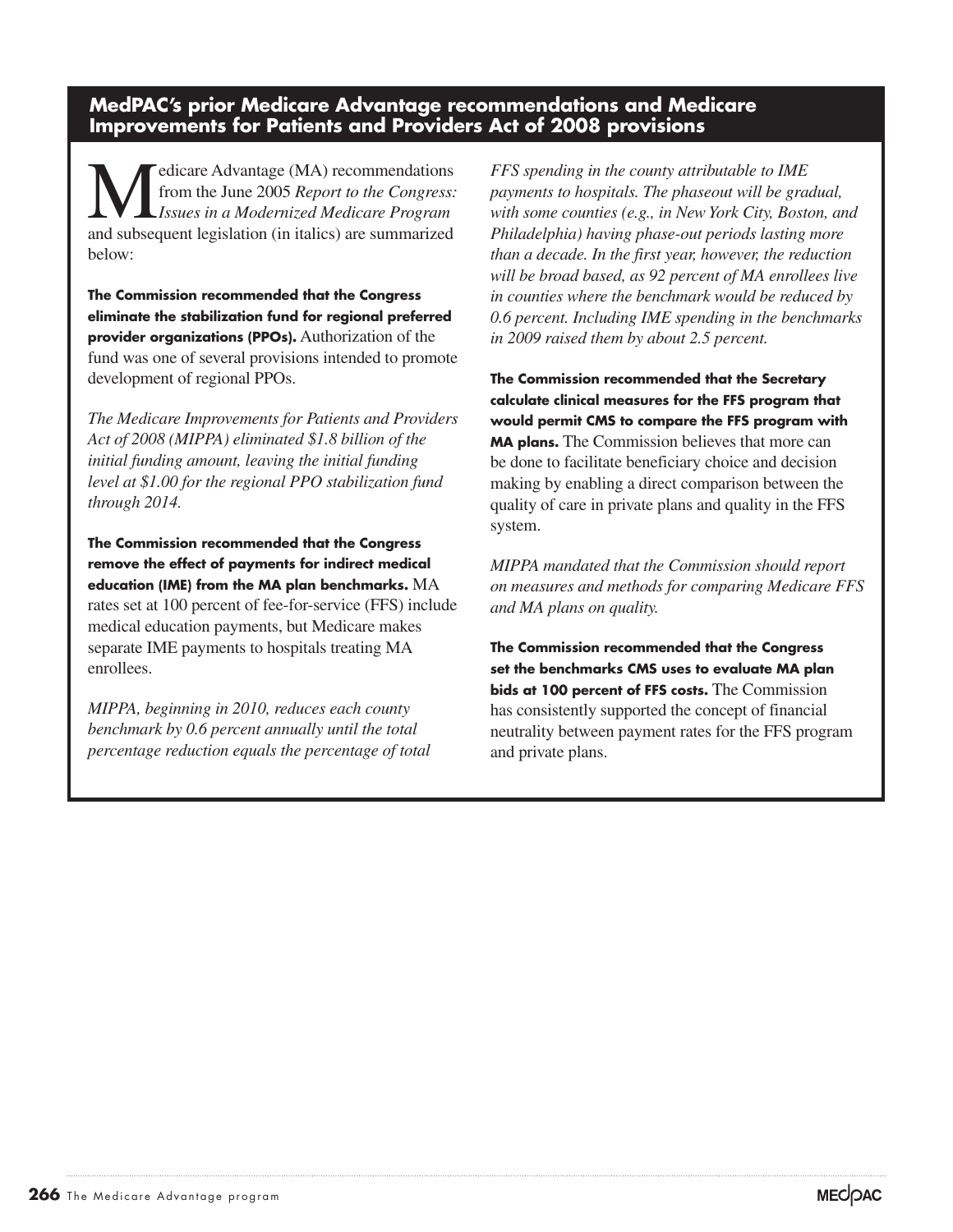**MedPAC's prior Medicare Advantage recommendations and Medicare Improvements for Patients and Providers Act of 2008 provisions (cont.)**

The Commission recognizes that changing MA plan payment rates to achieve financial neutrality too quickly may cause disruptions for beneficiaries and may have other unintended consequences. This recommendation would lower payments to plans in some areas, which may cause some plans to reduce the enhanced benefits they offer and their level of participation in the MA program—and reduce plan choice for some beneficiaries. The Congressional Budget Office (CBO) estimates that there would primarily be reductions in future MA growth rates rather than a loss of current members (Orszag 2007). The timing of the transition to a plan payment system that is financially neutral needs to take into account the effect on beneficiaries.

**The Commission recommended that the Congress redirect the amounts retained in the Trust Funds for bids below the benchmarks to a fund that would redistribute the savings back to MA plans based on quality measures.** Pay-for-performance should apply in MA to reward plans that provide higher quality care.

**The Commission recommended that the Congress clarify that regional plans should submit bids that are standardized for the region's MA-eligible population.**

There can be distortions in competition between regional and local plans because of the different method used to determine benchmarks for regional PPOs in relation to the method used for other plans.

#### **Additional provision in MIPPA**

The Commission was concerned that rapid enrollment growth in private FFS (PFFS) plans was a manifestation that the benchmarks were high enough to allow inefficient plans to thrive, although they cost the Medicare program significantly more than the program would have paid if their enrollees had remained in FFS Medicare. In addition, the lack of a network limited the plans' ability to influence quality of care.

*MIPPA imposes two new requirements on PFFS plans. Beginning in 2011, MIPPA requires that PFFS plans maintain a contracted network of providers, except in areas where there were fewer than two networked plans offered the previous year. (Regional PPOs do not count as networked providers in areas where they have been granted network exemptions by CMS.) MIPPA also requires PFFS plans to report on quality beginning in 2010.* ■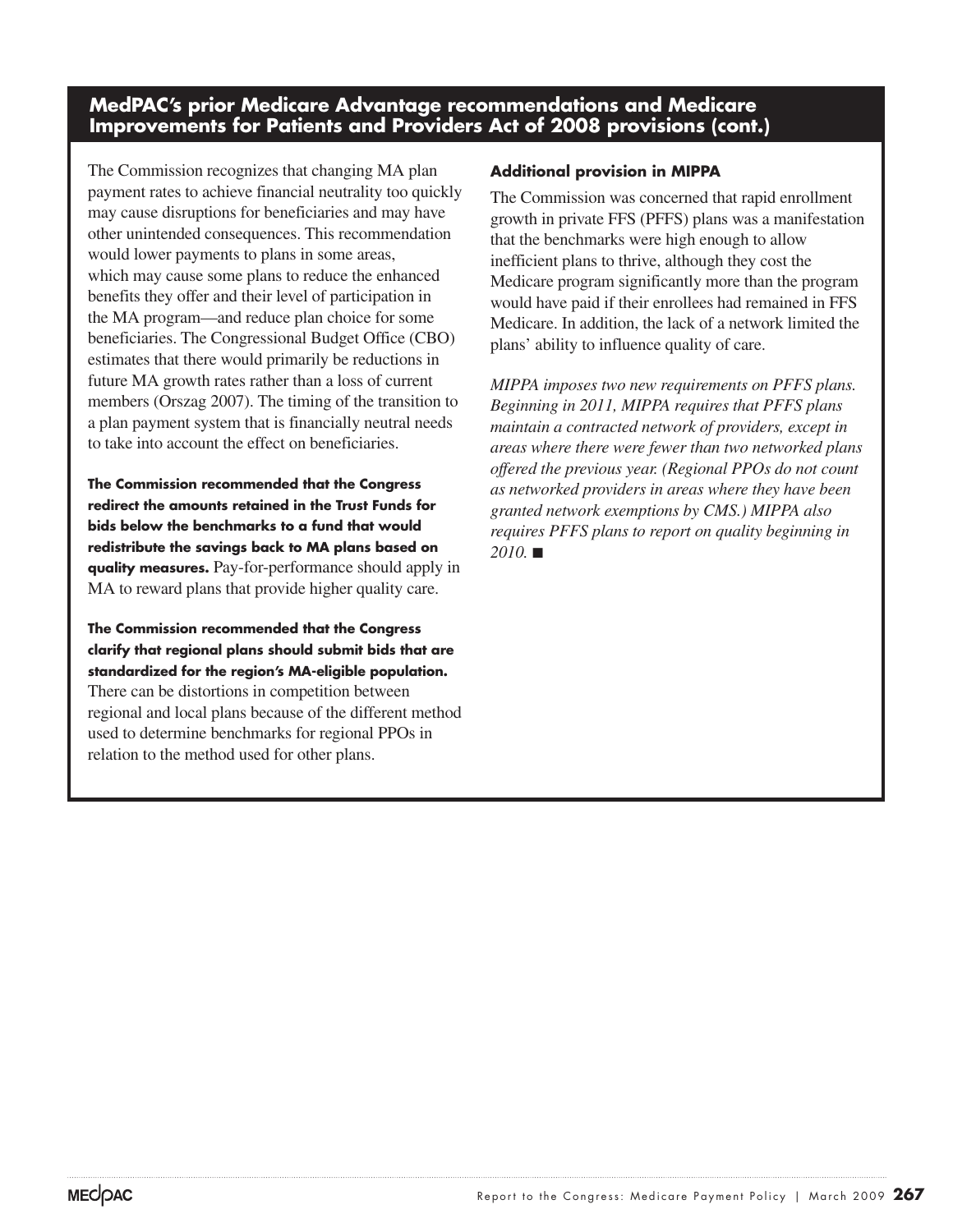## **Endnotes**

- 1 We define urban counties as those counties classified as being in a metropolitan statistical area; all other counties we classify as rural counties. To match more closely the designation of nonfloor and floor counties (including the urban floor), we use the metropolitan statistical area status of counties as of 2002, before changes in the designation of counties in 2003.
- 2 The availability of PFFS plans will likely drop substantially in 2011 when certain Medicare Improvements for Patients and Providers Act of 2008 (MIPPA) provisions become effective. (See text box on MA provisions in MIPPA, pp. 266–267.)
- 3 There is some interaction between FFS and MA that can affect the comparisons. The MA program can reduce expenditures in the Part D program, as we discuss in Chapter 4. Since bids for both stand-alone prescription drug plans and MA drug plan bids make up the overall national average Part D bid and affect Medicare's payments to drug plan sponsors, lower average bids by MA plans somewhat reduce federal program spending for Part D. Second, CMS has observed differences in coding of diagnoses between MA and the FFS sector. Because MA plan payments are adjusted for the health status of each enrollee based on these codes, to the extent that there is "undercoding" in FFS relative to MA, our ratios of MA payments in relation to FFS expenditures may be understated. (See CMS 2009.)
- 4 A plan can also choose to offer benefits beyond the traditional Medicare benefit package funded by beneficiary premiums. The following discussion of enhanced benefits does not include premium-funded benefits.
- 5 A plan's administrative costs include items such as member service activities, provider contracting, provider relations, medical management, quality improvement activities, information systems, claims processing, marketing, and other nonmedical costs. Administrative costs vary from plan to plan. PFFS plans are likely to have high administrative costs associated with claims processing but little if any costs associated with provider contracting. Generally, an HMO with salaried physicians that owns its own hospitals has little in the way of claims processing costs, while a PPO has both claims processing and provider contracting costs. Plans that serve employer-group enrollees exclusively generally have much lower marketing costs than plans that enroll Medicare beneficiaries individually.
- 6 Because we do not take into account the loading factor for Part D benefits that is determined through the Part D bid, the \$79 net figure is slightly higher than if we had applied the Part D loading factor to the benefit enhancements of drug coverage. If the Part D loading factor is similar to the MA bid

loading factor, the net value of enhanced benefits would be in the range of \$77 across all plans.

- 7 HEDIS is a registered trademark of the National Committee for Quality Assurance.
- 8 No plan received the full five-star rating for 2008, but 10 plans received a 4.5 rating. The 10 plans have the following characteristics: The plans are established plans including three cost-reimbursed HMO contracts dating from the 1980s. Six of the 10 plans are group model plans, 1 is a staff model, 1 is a mixed model, and 2 are independent practice associations.

These plans offer fewer enhanced benefits than some of their competitors, yet beneficiaries choose them anyway. Cost-reimbursed plans, for example, must charge a premium for any benefit enhancement, including the reduction of cost sharing for Medicare-covered services. The top-ranked MA plans do not have zero-premium benefit packages even when competing Medicare plans in their markets offer such plans. Because the most highly ranked plans are not in the most competitive markets, it may also suggest that plan competition does not necessarily guarantee improved quality (as shown by Scanlon and colleagues (2008)), though an alternative explanation may be that the highly ranked plans are competing on the basis of quality more than on cost.

- 9 In reporting HOS results, plans are classified as performing within expected ranges unless (1) there are statistically significant differences among plans in the measures for improvement or decline in physical or mental health, and (2) there are plans in which the difference exceeds a certain threshold. Plans will be designated as "outliers" if the first condition is met, and if a given plan's results differ from the national average results across all plans by a certain order of magnitude (specifically, when the result of dividing the plan deviation by the standard error of the deviation is greater than 2 or less than –2 (Rogers et al. 2004).)
- 10 Two factors lead to reductions in benchmarks: the phasing out of the indirect medical education amounts in the benchmarks that we discuss in this chapter, and the phasing out of the budget-neutrality adjustment that has served to increase benchmarks. The last year in which the budget-neutrality adjustment will apply is 2010. However, even taking these two factors into account, benchmarks would always be expected to rise because of the statutory provision requiring an increase of at least 2 percent each year in county benchmarks.